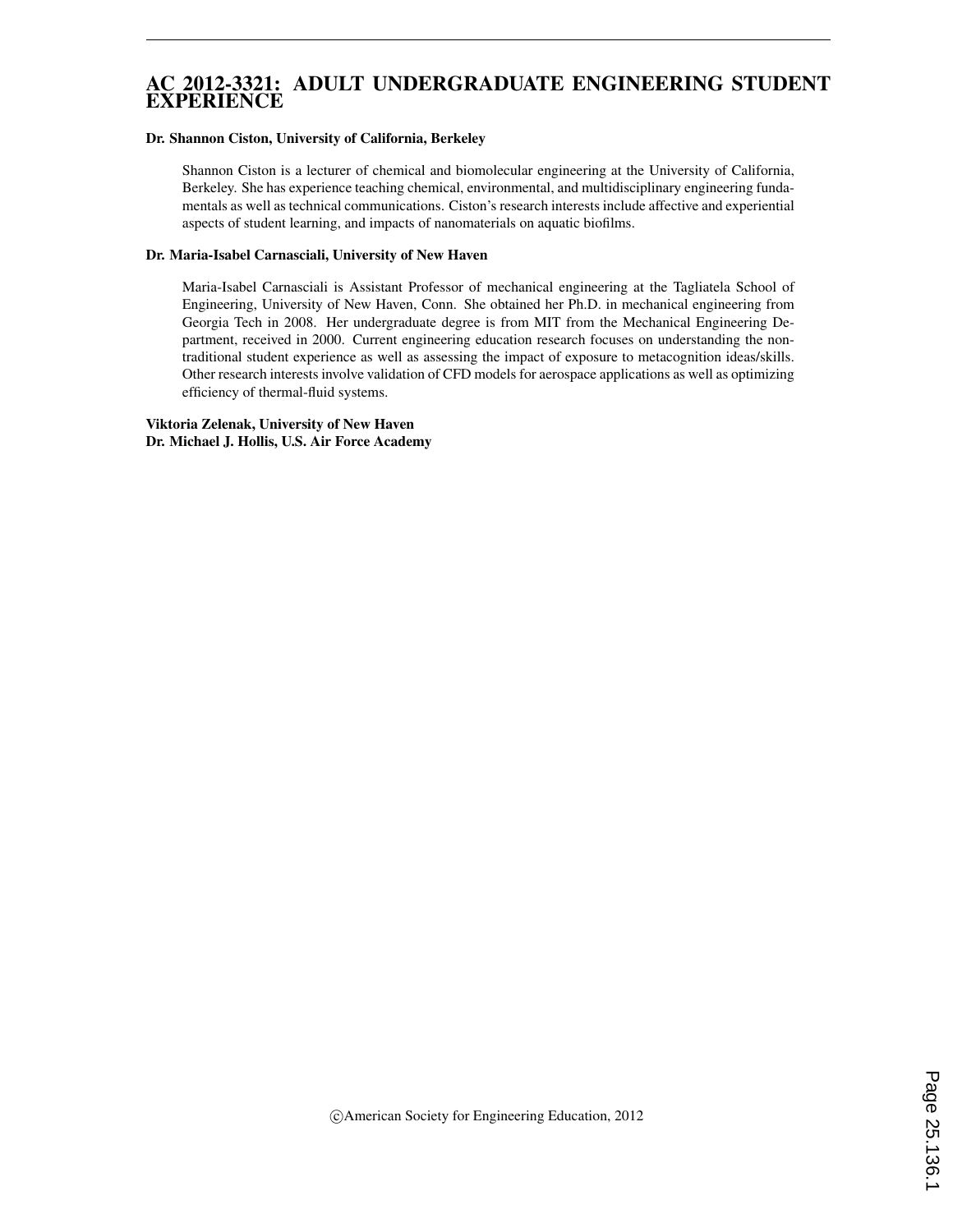# **Adult Undergraduate Engineering Student Experience**

## **Abstract**

Efforts to remain competitive internationally in engineering and technology require that engineering departments train a diverse set of talented students. One aspect of student diversity that is often overlooked is student age. Adult learners are an important source of future engineering professionals, and it is critical that these students are supported through degree completion. Because relatively little research has focused on adults as a special population among engineering students, this study aims to elucidate adult engineering student experience. Qualitative interview data was chosen as the means to collect rich information about the lived experience of adult engineering students, providing depth that would not be accessible through quantitative data. Semi-structured interviews were conducted with ten undergraduate students aged 25 or older, focusing on their experience pursuing engineering bachelor's degrees at a small, private northeastern university. Interviews were transcribed and analyzed by applying grounded theory to identify major themes and connections. The four major themes identified in the data are: motivations, challenges, strategies, and outcomes. Adult students have a wide variety of motivations related to supporting themselves and their families, personal challenge and achievement, and intrinsic interest in or identification with engineering. Major barriers to completing their degree work include time stresses; barriers which prevented them from undertaking engineering degree work earlier in their lives include academic readiness. Strategies for overcoming obstacles are tailored to the barriers they experience, but commonly include sleep reduction and seeking academic and financial assistance from multiple sources. These adult students cite positive outcomes including a synergy between work and classroom, and development of professional skills including time management, conflict resolution, and troubleshooting. In this paper, we will discuss the findings of our analysis, as well as connections between our study and related work in expectancy-value theory and adult student inter-role conflict. Future work aims to expand data collection to multiple sites, and to complement it with quantitative survey data. By understanding the motivations and experiences of adult engineering students, we aim to provide better service to this important part of the student body.

## **Introduction**

The traditional college student as defined by the National Center for Education Statistics (NCES) is taken to be a recent high school graduate, enrolled full time in a 4-year college or university, and to be younger than 23 years of age. Ample studies have sounded the alarm that the U.S. is not preparing enough individuals in STEM disciplines to address future national needs. Adult learners are an important pool of potential engineering professionals, and it is critical that these students are recruited to engineering programs and persist until degree completion. For the purpose of this study, those above the age of 25 years, enrolled in a bachelor's engineering program, are considered adult students. The age of 25 was selected as a threshold for this study to exclude traditional students who entered degree programs right after high school, even those who may take up to six years for degree completion. Adult students can add a valuable dimension to the engineering curriculum, enriching the classroom dynamics by sharing realworld experiences, presenting a different model of faculty-student interactions, and bringing a set of perspectives, accomplishments, priorities, and expectations compared to their younger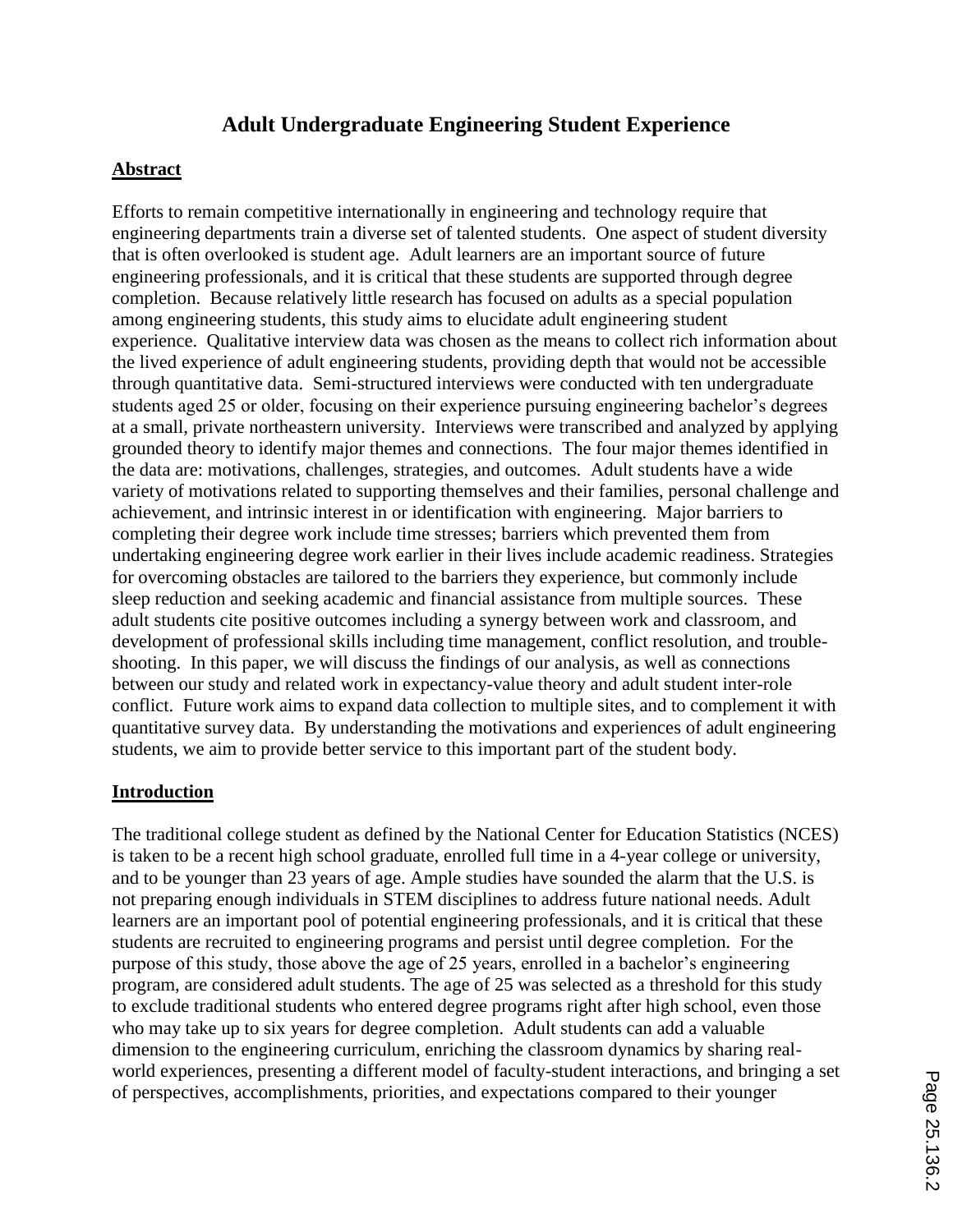classmates.

There is a concern regarding recent national trends in engineering education. According to a recent U.S. Department of Education report, $<sup>1</sup>$  over the last decade undergraduate degrees</sup> awarded in the fields of Engineering have dropped from 6.3 to 5.4 percent of the total degrees conferred in the country (p. 297). The numbers are easily misconstrued by the fact that the raw numbers of engineering degrees have actually risen during the same time period. However, this rise in number of degrees is due to the larger number of total degrees conferred. The proportion of students pursuing engineering degrees is declining with students instead populating fields such as business (with 21.4 percent of total degrees conferred) and Communication Technologies (experiencing a ten percent growth over the last decade). Engineering has actually suffered the second-greatest loss of students (percentage wise) over the last decade (after Education which lost 2.3 percent) (p.297). While these percentages are small, over a ten year period (1998-2008), the country has steadily seen a decline in interest in these programs despite an increase in demand.

Drawing from a broad-based talent pool, including adult undergraduate students, may aid in keeping the United States competitive in the areas of technology and engineering. Summer 2011, President Obama called for more engineering graduates: "Today, only 14% of all undergraduate students enroll in … STEM subjects … We must do better than that. If we're going to make sure the good jobs of tomorrow stay in America … we need to make sure all of our companies have a steady stream of skilled workers to draw from."<sup>2</sup> As educators, we can contribute to the development of the economy by advancing the educational level and this can be accomplished by engaging interested students of all ages. Increasing diversity in higher education is not a challenge only for engineering and science. "Unless the US finds ways to improve its performance, it will fall farther behind," stated Dennis Jones of the National Center for Educational Management Systems.<sup>3</sup> In areas rich with manufacturing and industry, many young people may enter the workforce directly out of high school to work in engineering-related functions such as assembly. In the recent past, it was common to have a career path that led to engineering positions within the same company or industry for these individuals. Today, the majority of entry-level engineering positions require a BS degree, and technical experience alone is not enough to be competitive for such jobs. $4$ 

Additionally, adult student and graduate student enrollment traditionally increases during periods of financial recession, with some programs seeing adult education applications double over the last few years (Master's programs in Education at Texas State University). These students represent a growing segment of the population. They are often unable to attend classes during the day, due to work and family obligations, meaning that there are fewer opportunities for adult students to pursue undergraduate engineering degrees. At the same time, colleges and universities have more opportunities than ever before to engage non-traditional students through use of technology. Important issues include whether institutes of higher education are fully utilizing those resources and, if so, how adult learners are responding to not only the scheduling options but to other potential obstacles.

Adult students make up a significant fraction of all US college students. In 2007, adults aged 25 and older composed 37.6% of all students enrolled in degree-granting institutions, with slightly stronger representation in 2-year institutions (40.3%) compared to 4-year institutions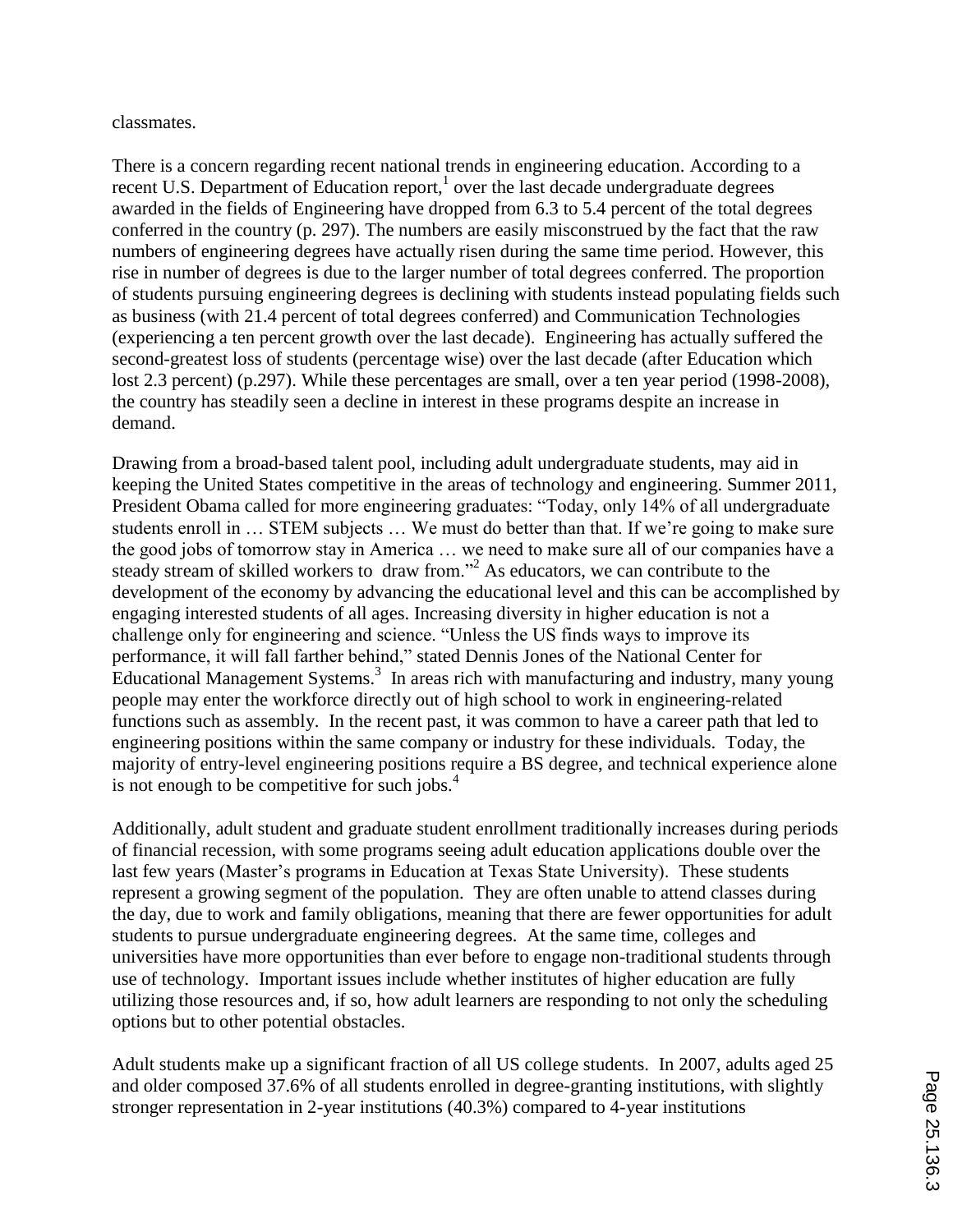(36.1%). One would expect that adults, who often are balancing educational pursuits with work and/or family commitments, may be primarily enrolled as part-time students. In fact, 59.3% of part-time students at all degree-granting institutions are adults, but adults also account for 24.2% of full-time students at all degree-granting institutions. Most engineering colleges and programs reside at 4-year institutions, where a full 69.6% of part-time students are age 25 or over.<sup>5</sup>

## **Literature Review**

Improving the levels of retention and recruitment of engineering students has been a major focus area lately in engineering education research. Reasons for students to enter engineering programs include the influence of family, high school teachers, and peers; previous success in math and science courses; and interests in the career track.<sup>6</sup> Related work has demonstrated that a primary reason that students persist in engineering programs is because they identify engineering with their sense of self,<sup>7</sup> an attainment value as described by expectancy-value theory. 8 It is interesting to consider the differences between traditional-age students and adult students in these motivations and persistence trends. Adult students, especially those already engaged in technology and manufacturing fields, may have a more realistic view of what an engineering career means, or may have a stronger sense of identity with the engineering profession compared to younger classmates.

Adult students can experience high levels of stress and inter-role conflict stemming from their responsibilities in work, personal, and academic domains. Kohler Giancola, Grawitch, & Borchert explored the interactions between stressors, inter-role conflict, coping behaviors, appraisal styles, life satisfaction, and general well-being by surveying a sample of 159 adult students at Saint Louis University's School for Professional Studies.<sup>9</sup> Students reported the highest levels of stressors related to work (as opposed to academic or personal stressors), which is believed to be related to the limited control the students have over work demands. Students reported the greatest levels of inter-role conflict from school to family (example, "Because my school work is demanding, at times I am irritable at home"), with significantly lower levels of stressors from family to school, work to school, and school to work. The authors present some implications for researchers and institutions, noting a need for a qualitative study to gather student stories and experiences to create depth and direct hypothesis testing, as well as an integration of social and academic spheres, such as peer and faculty relationships. They recommend the creation of a model which examines sources of stress including classroom instruction, academic advising, admissions and financial aid, safety and security, etc., and examines learning outcomes, GPA, course drops, persistence, and graduation rates. Programs to help with stress and time management including support services geared toward adult students such as their own orientations, academic and financial aid advisors, peer advisors, and support staff and faculty who understand their needs without loss of academic rigor, <sup>10</sup> campus day care, families invited to campus events, etc.

Additional research supports the hypothesis that the balance adult students face between work, school, family, and other commitments is an additional cause of stress for adult students, but the difficulty of the coursework was also a factor. A research project in 2009 that surveyed 72 adult graduate students at Texas State asked students an open-ended question: "\_\_\_\_\_\_\_ are the most common sources of stress in my life." 51 of 72 respondents listed school or school work as their primary answer.<sup>11</sup> It is important to note here that half of these students were doctoral students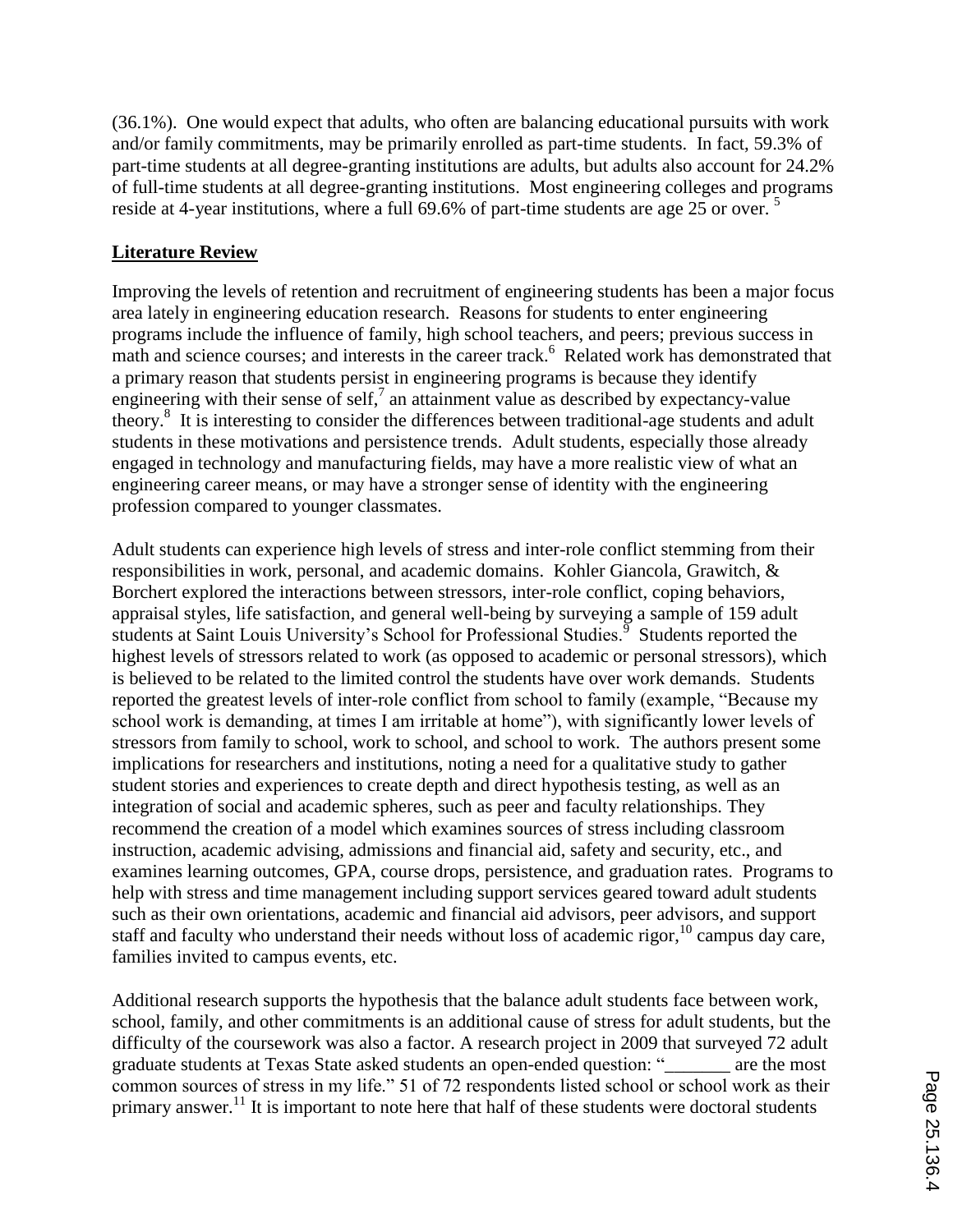and the other half masters students. All were adult commuters. Compared to the literature on undergraduate students, we see that with more challenging academic areas (i.e. graduate school), academics becomes the leading stressor (with the work, school, life balance being second). Presumably, in a difficult course of undergraduate study, such as engineering, similar results might be found that would change the way that we look at the services we provide these students. At the very least, this justifies why we should ask the questions in a guided, open-ended format.

This project builds upon two predominant concepts in adult learning literature; self-directed learning and experiential learning. One of the fundamental concepts of andragogy is the concept that adult learners are more inclined towards self-directed learning than their younger counterparts. <sup>12</sup> Dating back to the 1930's, education pioneers such as John Dewey recognized that 'all genuine education comes about through experience' and this is echoed by modern literature that emphasizes the need for adult education programs to capitalize on this life experience that adult students bring to the classroom (p.162). It is important for us however to ask how best to use this experience to enhance an adult engineering students' experience in degree programs.

Extensive work in the field of Adult Education has focused on areas where adults are well represented, including workplace training, and community colleges, but less literature has taken adult engineering students as the focus. Furthermore, within engineering education, various special groups have been studied at some length, including women and ethnic minorities, but less has centered on adult students.

Two recent areas of research that may have connections to adult engineering students include work on United States military veterans in engineering and the integration of peer tutors and peer quality managers in the learning process. Universities such as the University of Kentucky are working to develop comprehensive programs to support the transition of military veterans from active service to success in engineering programs.<sup>13</sup> The Engineering Veteran Pathways project aims to provide resources for veterans from the application to graduation stages. Researchers at Northeastern University have implemented peer "quality managers" in engineering courses. <sup>14</sup> These quality managers are selected among responsible, mature students currently enrolled in the course, and they provide additional support to peer students by assuming a temporary responsibility for specific classroom activities, somewhat similar to teaching assistants. Jaeger et al. found that these student quality managers had positive outcomes in their relationships with the professor, and that they were willing to be quality managers again in the future. Furthermore, the majority of other students in the courses with quality managers reported increased learning and smoother class function. This approach could potentially be a model for engaging adult students in a different way in the classroom.

#### **Research Questions**

Through this exploratory research project, we aimed to determine:

What are common issues for engineering students over the age of 25?

How do they describe their motivations, challenges, success strategies, and work/life applications?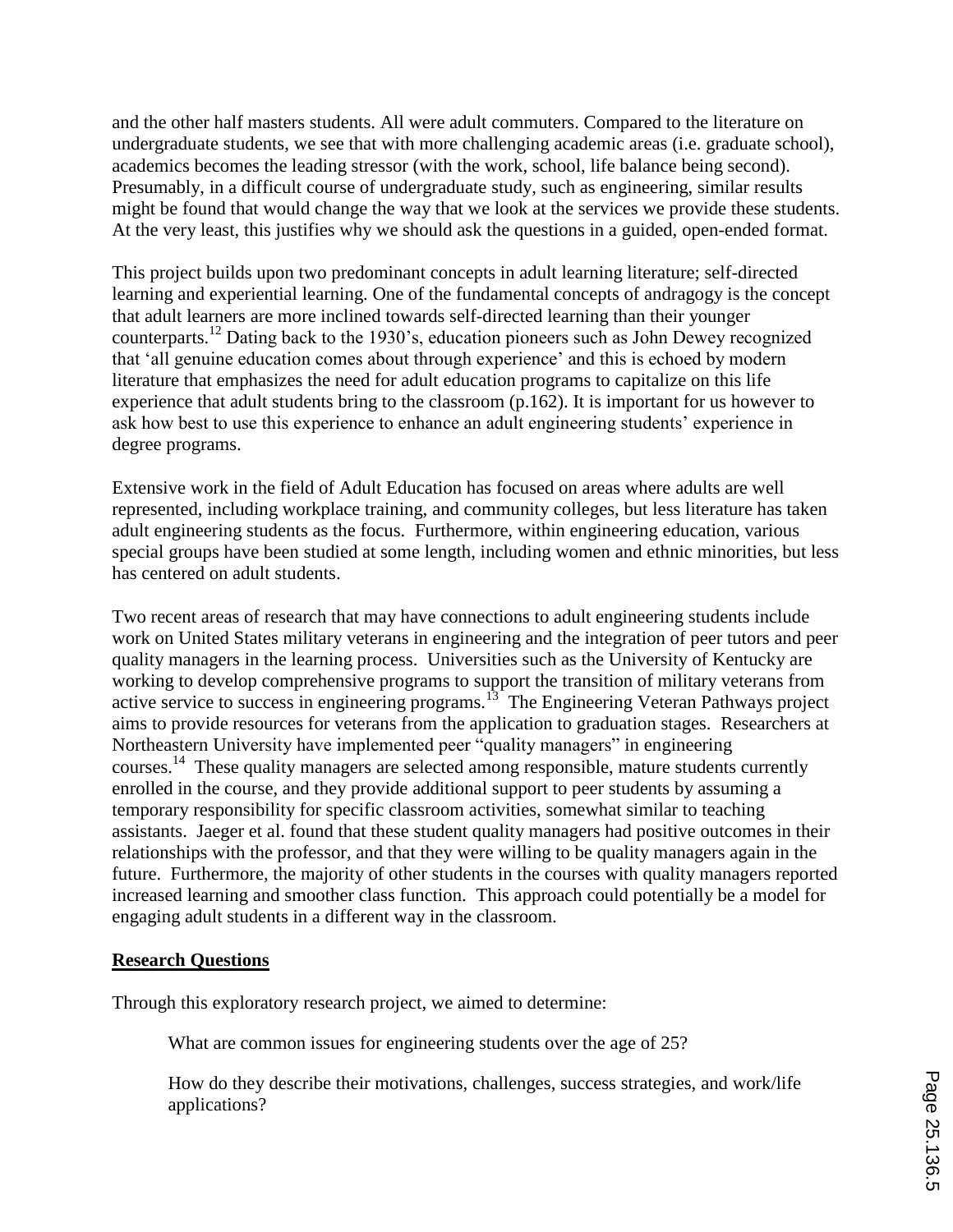What are the theoretical and practical implications to improve recruitment and retention of adult engineering students?

# **Methods**

## **Participants**

Participants were recruited from the University of New Haven, a small, private, northeastern university that had 481 undergraduate students in fall 2011, 24% of whom are 25 years or older. An e-mail invitation was sent to all adult (age twenty-five and over) engineering students. Within the e-mail, they were told what would be requested of them if they agreed to participate in the study, why the study was taking place, and that there would be monetary compensation (ten dollars) for the participant's time. The content given in the e-mail was also displayed in flyers which were hung throughout the buildings on campus. In a further aid to recruit participants, a researcher (graduate psychology student) was invited to speak to a few evening engineering classes which were known to have adult students present. For this, the content of the e-mail was simply reiterated.

This paper reports on the finding from the first ten participants. Eight participants are male, and the majority of participants are Caucasian. The participants range in age from 25 to 59 years of age. About half of the participants are married and half have children. Three participants work full-time, six participants work part-time; six participants are currently full-time students. Although the demographic questionnaire did not address military veteran status, three participants did describe themselves as veterans during the course of the interviews. A summary of demographic responses can be found in Appendix D.

## **Measure**

A demographics survey was used as a measure of behavioral method in an effort to gain further *general* information about the participant(s). It included questions pertaining to the participants' employment and marital status, age, gender, and class load information. (Please see appendix A for demographics questionnaire.)

# **Procedure**

Participants e-mailed the researcher (graduate psychology student), either responding to the mass e-mail, flyer, or in-vivo invitation, stating their willingness to participate. Once a date and time was agreed upon, they were welcomed into a quiet, private room and consented to the study. The hour-long, semi-structured interview was conducted by the researcher (graduate psychology student) and was audio recorded via a digital recorder. The interview consisted of questions pertaining to the participant's reason(s) for pursuing a bachelor's degree, challenges and strategies they have encountered, and degree to which they feel connected to others in their program. (Please see Appendix B for the full list of interview questions.) Once the interview concluded, participants were then given the demographics form, debriefed, and given monetary compensation for their time.

In an effort to preserve the participant's anonymity, the analysis of the transcriptions did not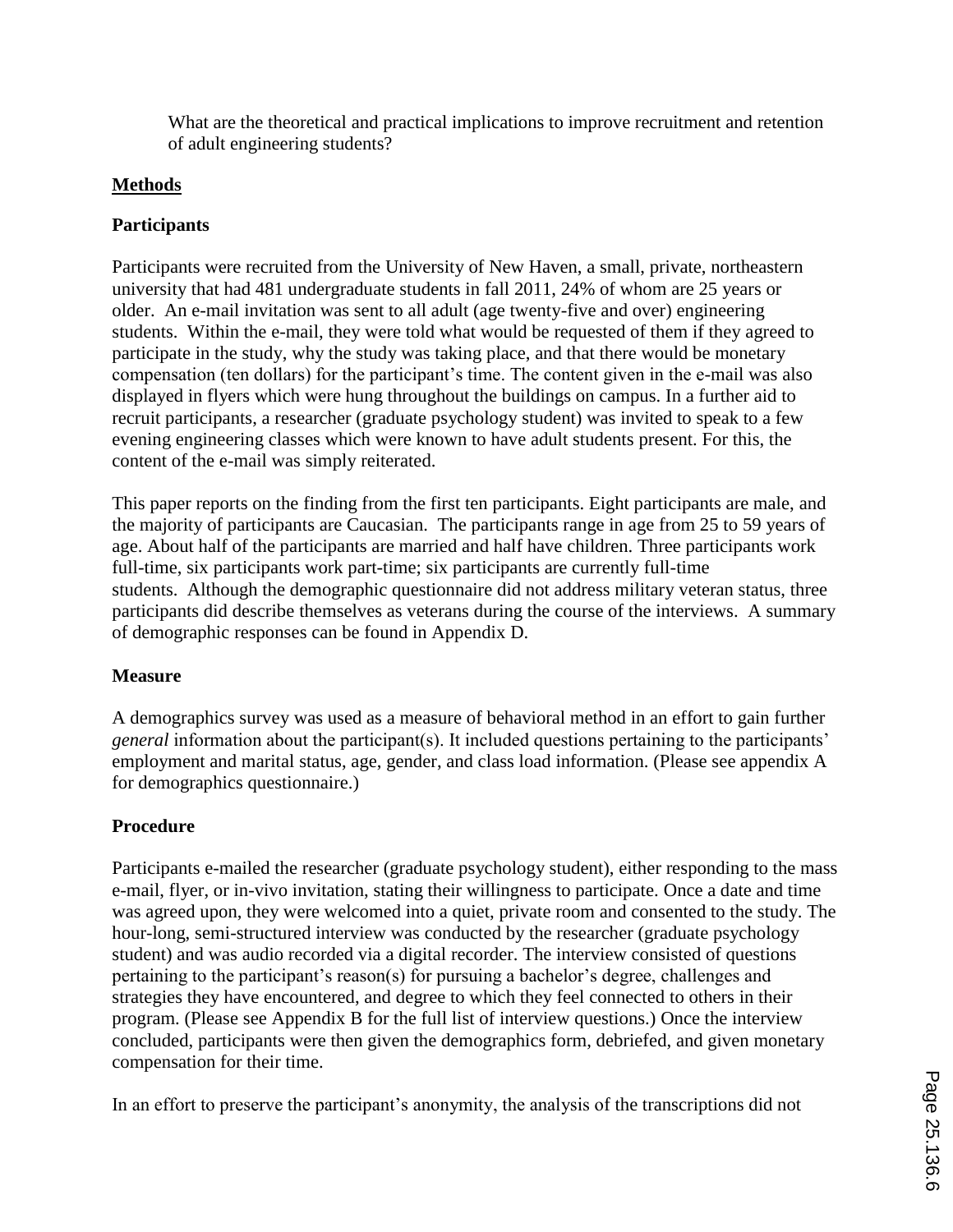occur until the first ten interviews had been completely transcribed and the next set of transcriptions had begun. There were four individuals (all four of the researchers) who coded each transcription independently. The grounded theory method of qualitative analysis was used as the focus of the thematic analysis. Once individual coding was completed, the coders regrouped and decided on a few basic themes (motivators, demotivates, class barriers, prior entry barriers, university-specific feedback, strategies for success, and applications of work/life to study) and categories within those themes that they found to be reoccurring. For this, Google Docs was used so that all would see what was occurring real time and conversed via Skype conference calls on a regular basis so that all would be frequently updated. They then independently coded the transcriptions using the aforementioned themes. All four coders completed their analyses independently, regrouped, and shared their results and came to a group consensus onto which themes will and should be used. For the next step, universals per demographic were created based on the demographics categories as well as five outcome questions which each researcher responded to independently.

## **Findings**

The most common themes that emerged during the interview coding are elaborated below. The researchers acknowledge that there is always potential for response bias in interviews with voluntary participation; volunteers who respond to an invitation for participation may have a particular issue that motivates them to become involved.

## **Motivators**

Motivators for adult engineering students are the reasons that inspire students to enroll in engineering programs, and cause them to persist in pursuit of their engineering degree. The motivators for this population are numerous and varied, with these reasons coming from inside the students themselves (intrinsic) or from other external influences or rewards (extrinsic). The most commonly cited motivators are described in detail below, and representative quotes are provided.

*Long-standing interest in science, technology, engineering, or mathematics* One common intrinsic motivator among informants is the idea of always wanting to be an engineer, or always having a love or interest for science, mechanics, etc. These motivations are expressed by eight of the ten interview participants, and are sometimes informed by familiarity with engineers.

*"I always thought I wanted to be an engineer as a young person..."*

*"Math and science always interested me through traditional K-12 education. I was in the military. I was part of an engineering squadron, so I had actually spoken with many of the engineering officers... it had always been one of the career fields I was interested in. So learning from them, what they were doing, it seemed like the type of work I would be interested in."*

## *Desire to learn and be challenged*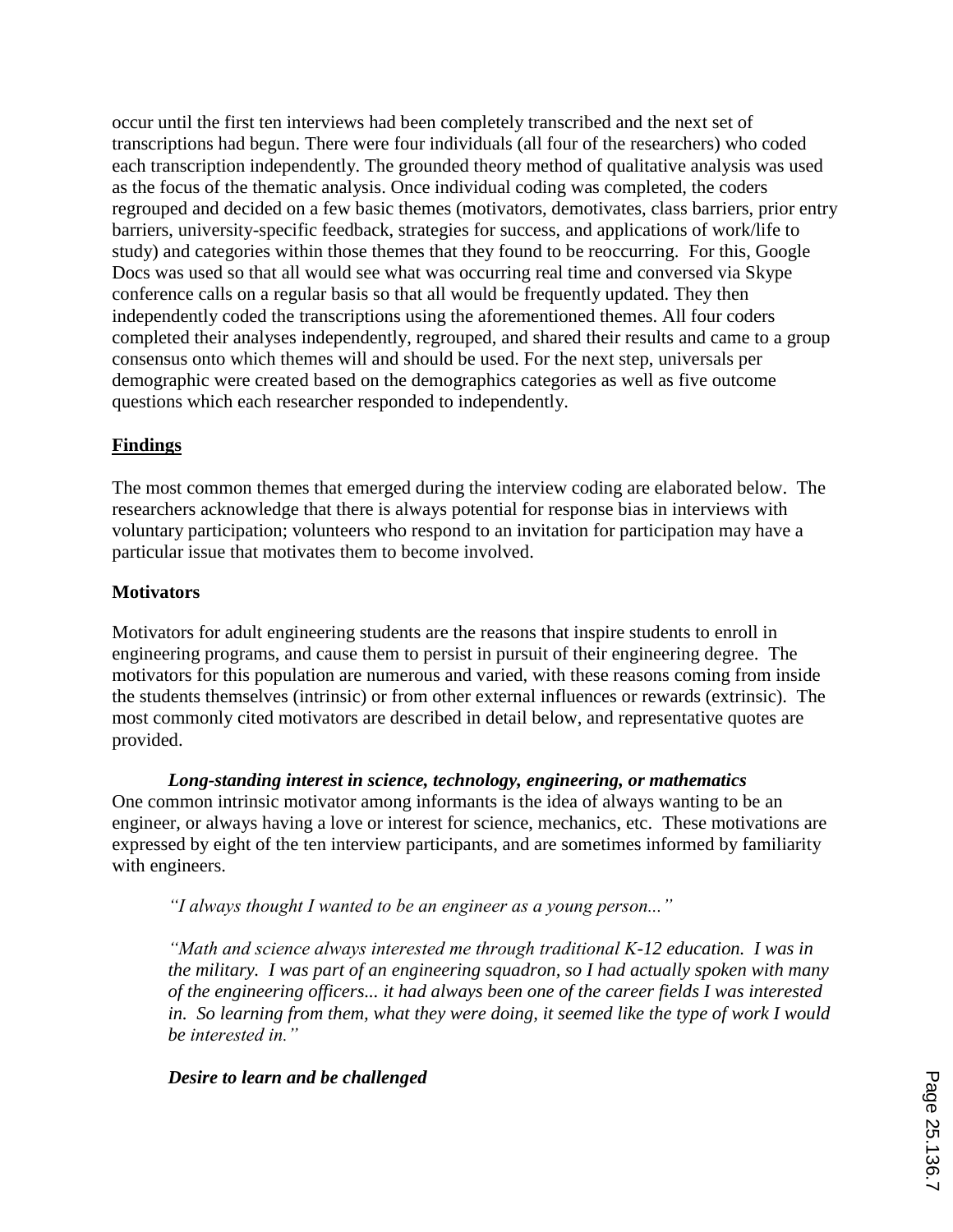Another type of intrinsic motivation among the informants is an innate love of learning (held by seven participants), the personal challenge of learning to be an engineer (four participants), and the desire to learn engineering material as distinguished from pursuit of a degree (two particpants).

*"It's a personal achievement. I love being in school. I like learning... It's kind of a release for me. As much as it is work, it's enjoyable."* 

## *Experience working in the engineering field*

All ten informants in this study describe previous or current work experience in engineering or technology fields. Their experiences include technician and assembly line work, licensed surveying, military work on engineering projects, and working as non-degreed engineers.

*"I've worked in a utility company...under the direction of electrical engineers..."*

*"I wound up taking a job at an assembly line and at the time the modules I was building had very heavy engineering involvement so I got to work with the engineering department a lot..."*

*"I've always work in the engineering field. In the Navy working with electricians..."*

## *Career opportunities*

Among the most common external motivators is improved career opportunities. This is expressed as dissatisfaction with a current career, a desire for career options and increased opportunities, work/life balance, and related aspects. These ideas are cited by nine informants.

*"The real reason is that I was really bored, honestly. I have a previous degree in liberal arts and it wasn't doing anything for me. I was bored. I wasn't able to do anything interesting."*

*"...maybe more responsibility, more responsibility brings on more challenges... I don't think an engineer should have that role of somebody telling you to do ABC, I think you should be able to pick it up and say hey this is an idea that I have. And by having those opportunities, that actually opens up and expands those opportunities for me to have available when needed."*

#### *Financial reward*

Increased income and improved financial stability is a common external motivator for the adult engineering student participants in this study, with six of the participants citing this motivator. This increased income can be in comparison to students' current work as a nondegreed engineer, or to students' work in non-engineering job roles.

*"There's a great incentive because once I'm done... my job will be evaluated again, and that's where it becomes more rewarding. So rewarding more compensation-wise."* 

*"...I might end up having to work possibly two jobs full time to be able to afford to live there, while working as an engineer I could probably get by just working the one job and spending that time to have more time for myself."*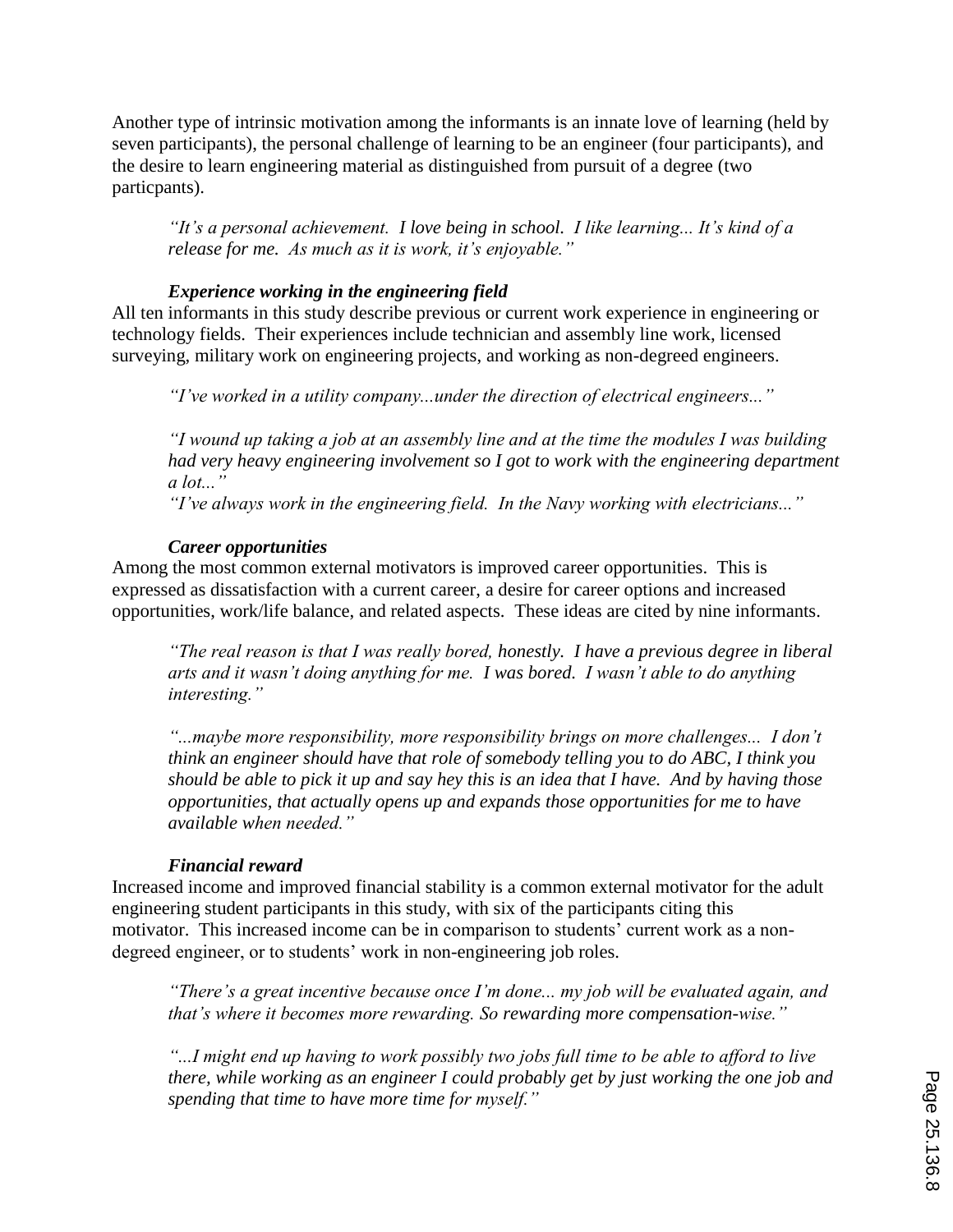Four of the participants cited a specific variation on financial reward as a motivator: supporting a family. This motivation relates to other aspects of many adult students' experience, including challenges and conflicts also related to family.

*"...a lifestyle that would generate more income, be able to hopefully afford a house and a lot of other things that people typically associate with being successful... or being able to support a family hopefully one day in the future."*

*".. I don't see myself retiring son since I have a daughter that's 15 years old. She needs to get through college, and my son is in college right now, so I need to take care of them."*

Additional motivators cited by only one or a few students included: giving back to society, doing tangible work, and avoiding manual labor.

#### **Challenges**

Adult engineering students face a number of challenges related to the pursuit of a challenging degree and the balance of multiple responsibilities in their lives. The nature of being a minority population at the university may create additional challenges for them. In this study, we find a number of common demotivators and barriers. Demotivators are factors which may negatively impact the attitude, desire, and resolve of engineering students for completion of their degree. Barriers are defined as factors which impede the completion of their degree.

#### *Time challenges*

All but one participant cite time as a major barrier to the completion of their degree work. Other time-related barriers to degree completion include difficulty scheduling courses around other commitments (four participants), and commute (two participants). A related demotivator is a lack of personal time, which was reported by six of the participants.

*"As far as time, I'm an adult. I pay my rent. I pay my taxes. I pay my gas so I do maintain part-time job. I work about 20 hours a week with over-time if there is overtime so scheduling my classes around my job and vice versa has been difficult. This is a particular problem when I'm assigned group work that requires out of class time, but so far it has been something I can handle."*

*"One of the biggest challenges is finding courses in the time slot that is good for me."*

*"I'm living at a pretty far distance as far as being a commuter student, so I mean that has probably been the biggest challenge so far is that I have an extensive commute to get here. ...it just consumes so much time."*

*"As far as personal life goes, I have absolutely no time so there aren't a heck of a lot of personal roles that get impacted. I've been out on a couple of dates since I have started going back to school but I cut them off. It wasn't going to be doable with going to school and with going to work."*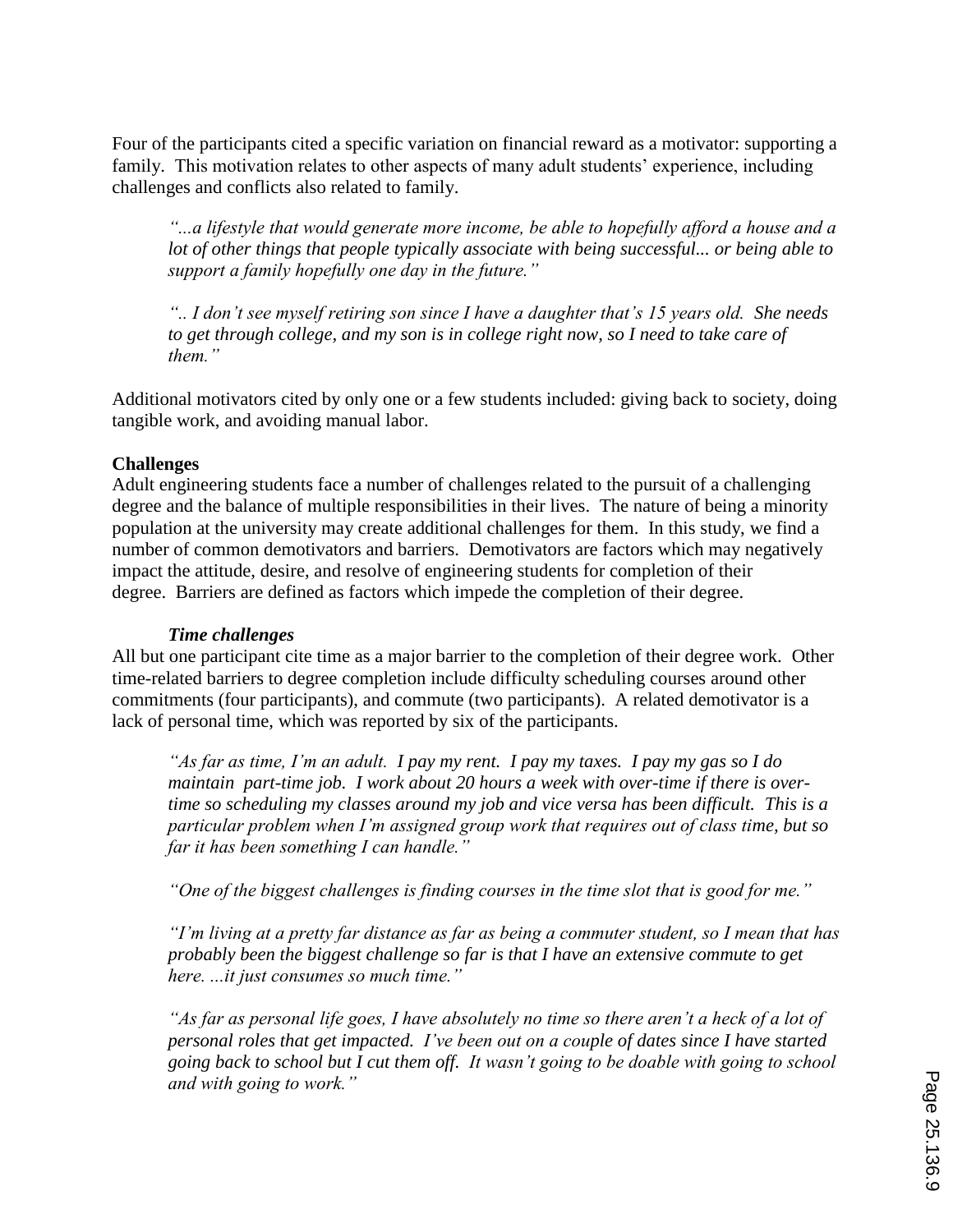#### *Inter-role conflict*

Kohler Giancola et al. found inter-role conflict, the impact of multiple roles on one another (such as the role of employee taking away from family time), to be a major factor for adult students. Adult engineering students in this study were asked directly in interviews if they experience this type of conflict. A majority of participants (seven) did agree that inter-role conflict is an issue in their lives. This was especially true for students in particular demographic groups, including those who are married (all four married participants), those who have children (four of five participants with children), or work full-time (two of three participants who work full-time).

*"They all interact! Oh boy, yeah, when one goes down, they all go down. Yeah you know, when anybody has a bad day at work knows that it affects the rest of their lives. And I know on days when I have exams, my mind is in a totally different spot than being at work... It's all one big circle, one little thing causes the circle to wobble instead of going along in a nice circular path."*

*"I have to study a lot, and my wife will feel neglected and say I'm never home because I'm always studying. I'll have to hire the nanny to come and it will cause financial hardship which will cause emotional hardship. Or... I can benefit those and not hire the nanny and not come to school and study and have more money so I resolve that issue, but then my studies fall."*

#### *Readiness*

While not explicitly prompted to describe reasons that engineering bachelors degree study was delayed, many participants did discuss this issue. Some cited specific reasons for delaying their degree program. The most common barrier to degree program entry was a lack of maturity and/or academic readiness, expressed by five individuals.

"...probably when I was an 18 year old. I was less driven... There was a reason I didn't *go to college when I was 18. I was busy partying."*

*"...I say hey, I couldn't do this at 21. Hey, I didn't. I would have totally flunked out if I tried it at 21. It just wouldn't have happened. I was just one of those who cared more about living..."*

Other challenges cited by one or a few students include: tedious classwork, notable age differences, workload and course difficulty, time since leaving school and related changes in technology, and differences of priorities between younger peers and themselves.

#### **Strategies for Success**

The adult engineering students interviewed for this study had a varied set of strategies for overcoming obstacles, tailored to each students' own challenges and situations. Several common themes did emerge, especially in response challenges of difficult coursework and limited time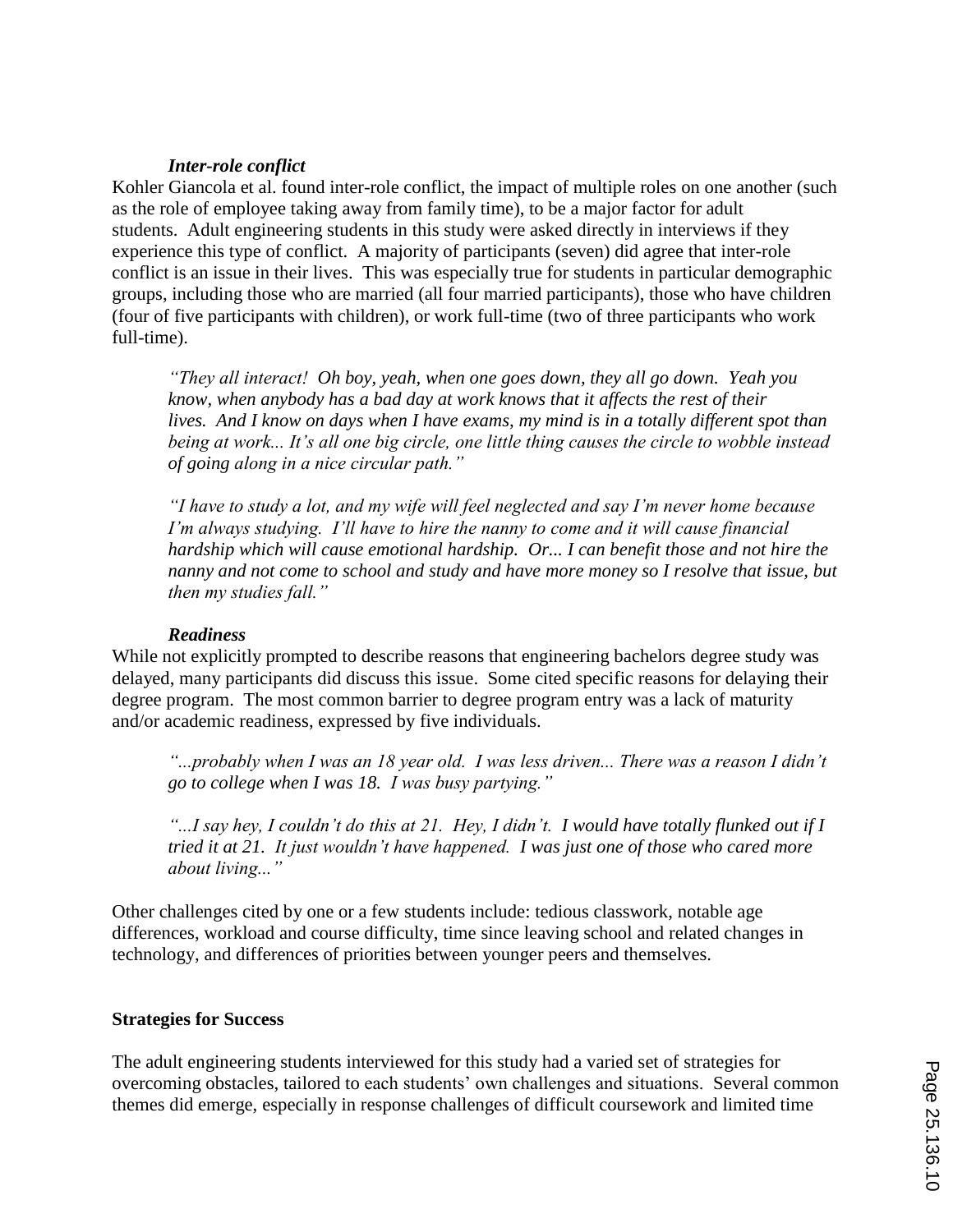resources.

#### *Seeking help from multiple sources*

The adult students in this study are deeply committed to achieving their academic goals, and demonstrate a responsibility for their own learning by seeking academic assistance from a wide variety of resources, including professors, teaching assistants, tutoring centers, classmates, study groups, recorded lecture sessions, and extra classes or projects. This theme was expressed by seven participants. Three of the participants also said that they reach out to friends and family for support for emotional, financial, and time management needs.

*"It certainly helps that I have made good enough friends with classmates and constructive study groups and so relying on the help of other classmates, and teachers and places like the Center for Learning Resources* (tutoring center) *certainly for the first couple of years... trying to regain a lot of what I had previously learned and then forgotten--that was a big help."*

*"...when we went into this, [my wife] committed to me. Just like I committed to this decision, she committed to my decision as well, and that's the key thing here... You can't do it if they're not going to understand that you have to take all of this time... secondly, I need her for moral support because sometimes I get really buried with work and stressed out..."*

#### *Persistence and hard work*

Eight of the participants cited a variation on hard work, determination, persistence, and pushing themselves as a strategy for overcoming obstacles and succeeding in their degree programs.

*"I've been very good at buckling down and getting the work done..."*

*"Study hard! Try to stay on top of it all. Yeah, just study harder."*

*"[I] just bear it on my shoulders. It's only six years--you have to hold your breath as long as you need to. Keep saying, 'In May, I'll breathe.'"*

#### *Reducing or adjusting sleep hours*

Responding to the challenge of limited time resources evoked several time management strategies, some healthier than others. Five participants report having changed their sleep schedules, some adjusting sleeping or waking times, and some reducing sleep hours altogether.

*"Well, lack of sleep. Because those are always hours you can eat away at, unfortunately. The first hours to go are the hours we would sleep."*

*"It may result in me staying up a little later; I'm exhausted to go to work in the morning."*

*"I stay up until like two in the morning every night, and I get up at seven, because that's when my 21-month old gets up."*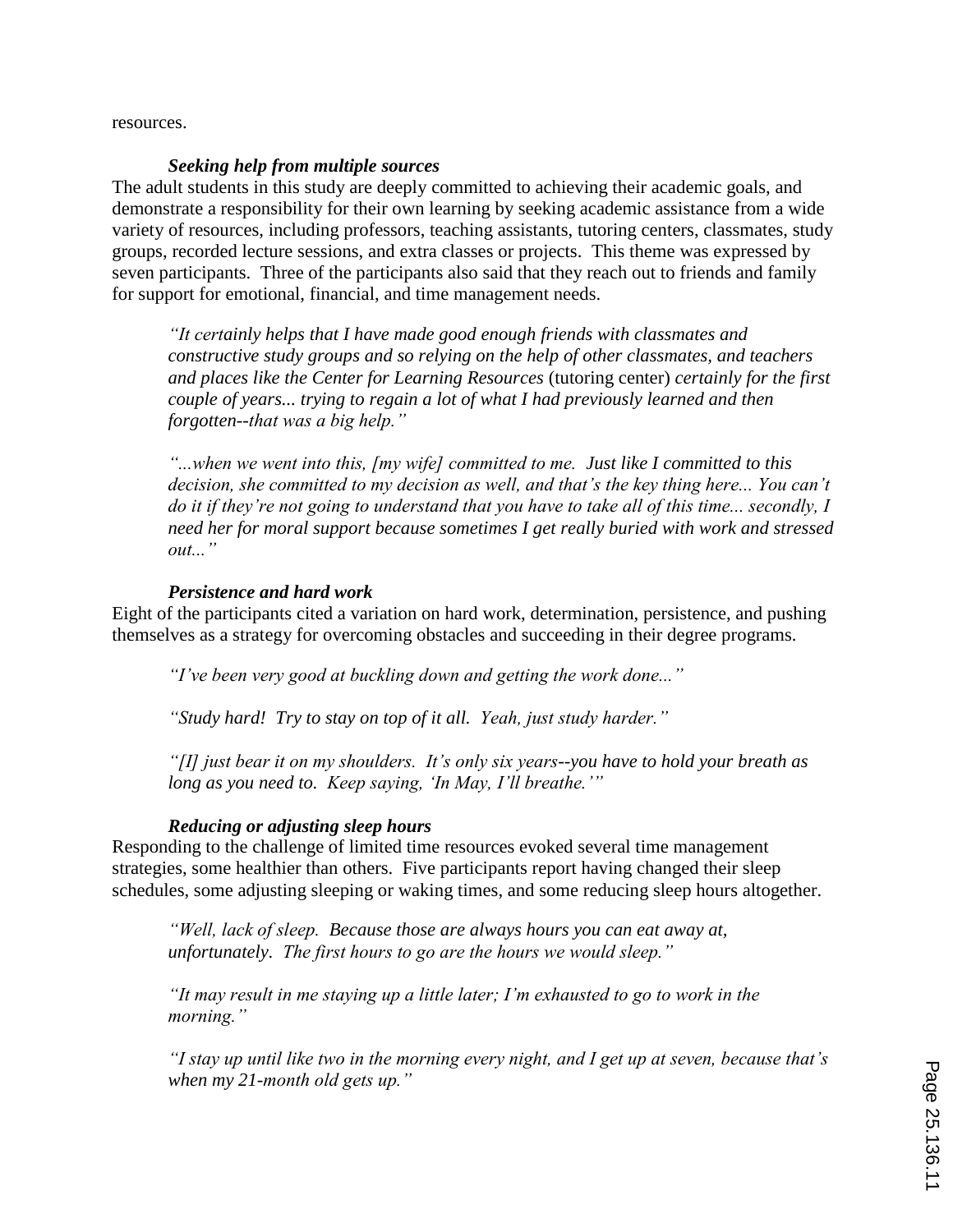## *Financial planning and resource utilization*

The adult students in our interview pool are economically diverse, with reported annual incomes ranging from \$10,000 to \$100,000. Four participants specifically mention strategies for funding their education through scholarships, the G.I. Bill, and personal savings before entering college.

*"And now I have the G. I. Bill that's providing tuition costs for me, so it's not really a concern, and it also provides a living stipend as well which allows me to not have to work as much so I have more time to concentrate on school."*

*"I have been luck enough to receive a couple of scholarships that have helped enormously. I don't know if I could do it without the scholarships."*

*"I made the decision that I was going to go to school full time almost a year before that actually happened, so I was able to save up just enough to get me by the first few semesters, and after that I had to rely on working again..."*

## **Applications of Work and Life to Study**

The students interviewed in this study cite examples of the skills and knowledge they have gained in work and other pursuits, which help them in their engineering study.

## *Application of engineering theory*

Six of the participants described an ability to appreciate and understand the applications of engineering concepts and theory. This connection to the tangible aspects of engineering study may help students to stay motivated. One participant also acknowledged that the 'application first, theory second' way of learning engineering is the reverse of the dominant style of engineering education in which theory is described first and then applied to examples. One student even felt that exposure to real applications hampered the ability to take idealized class examples at face value.

*"So the things I've excelled in have been things that I've pulled from my past work history, really, and things that I have already seen, done, put my hands on. And now it's the opposite of what most people do. They learn the concepts and theories about things and then go out in the field and learn about them... So I think I have a better understanding of what's out there, why we're doing this, and the reasons that we do the different exercises that we do, and I'm more willing to do them."*

*"Sometimes your work life experiences get in the way of your engineering studies, because they'll be telling you this theoretical thing and you know it's completely wrong. They'll say it's an approximation, and the traditional students, because they have no life experience, they just take it at value and they can do the calculations and they don't think too much about it. ...my life experience comes in handy and sometimes the professor will talk about an abstract topic and I'll see all the kids glaze over because they don't understand what he's talking about, but I'll have a life experience that actually does."*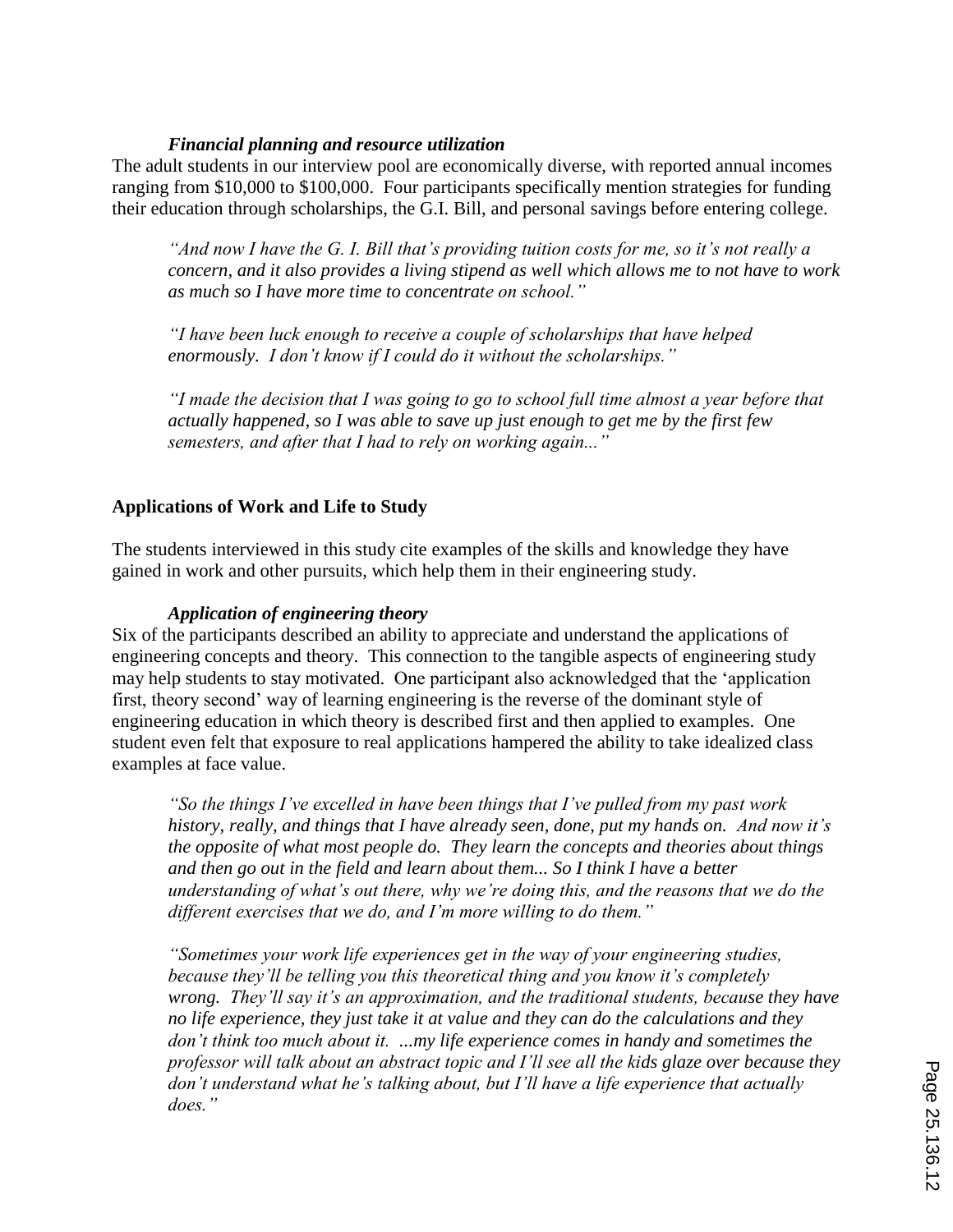## *Leadership skills*

Half of the informants reflected that they have been able to apply management and leadership skills to working with groups of other engineering students, by helping team members to communicate with one another, manage conflict, stay focused, and distribute tasks.

*"I would say the teamwork aspect that they try and instill. That's obviously working in teams is important in engineering. It's something that I have a lot of experience from the military, so my experience with that has allowed me to perform very well in a teamwork situation, so I guess resolve any sort of conflicts that arise within teams and just ensure that teams stay on task and accomplish what they need to."*

*"...bringing in the teamwork that I learned in the Navy...mostly teamwork and communications I would say... "*

## *Professional skills*

Four informants also cited other transferable interpersonal and professional skills, especially including time management.

*"I do think that projects benefit a non-traditional student... So, I think that because we are so used to applying time management skills to our everyday life, then projects that apply time management are easier for us. It's just another day."*

## **University-Specific Feedback**

Study participants were asked to identify ways in which the university could better serve and support them in their endeavors. While these suggestions have the potential to be limited to universities similar to the small, private, northeastern university in this study, the most common suggestions related to transfer-credit practice and policies (three participants) and improved offering of evening classes (four participants), which may be more universal issues.

## *Improved transfer credit practice*

Students expressed frustration with the transfer-credit practice, an issue which may be common for adult or traditional-age students who begin their engineering degree coursework at community colleges or other institutions. Accepting credit for summer classes offered at neighbor institutions, having a clear, timely, and consistent system for notifying students of transfer credit decisions, and dedicated academic advisors were related wishes for these students.

*"Transfer credits have been a thorn in my side for the past year. They accepted originally almost all of the credits...but the registrar's office has gone back and forth on a couple of them..."* 

*"The only issue I have had is regarding transfer credits incoming, where they weren't all applied until it was too late...registering for spring. Having the transfer credits applied as the should have been, I would have been able to register early and have more class availability..."*

## *Improved offering of evening courses*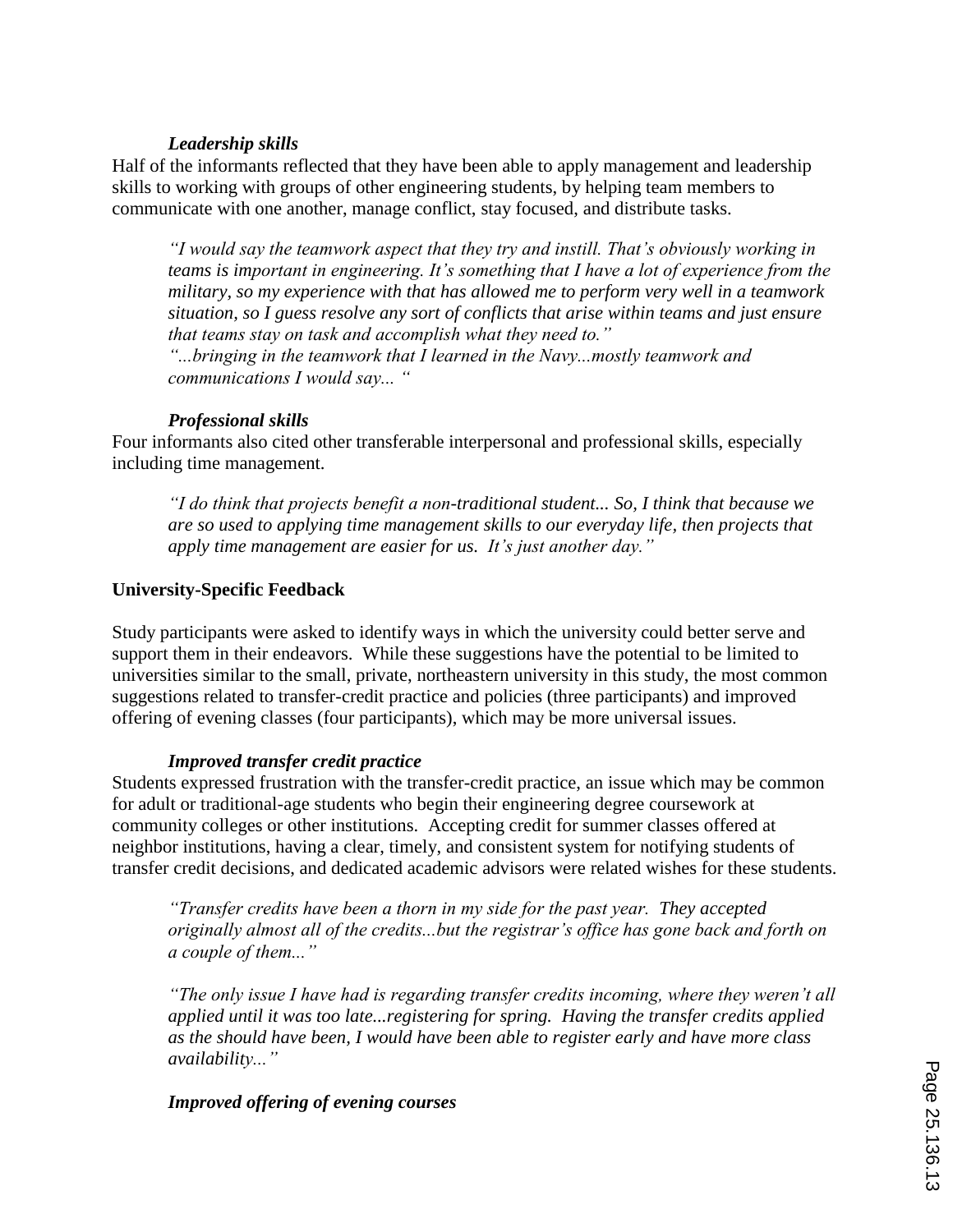As adult students seek to manage school, work, and family responsibilities, evening courses are an important option for them. Students suggested a later starting time for evening classes (classes beginning at 4:30 pm are categorized as "evening" courses at the small, private, northeastern university in this study), and increasing the number of evening class offerings. A related request was to offer more online courses, specifically requested by one participant.

*"The university can stop recognizing 4:30 as evening to start a class...some students get out of work at 5:00. To me, 5:30 is evening."*

*"...if more courses could be offered later into the day would be the biggest help."*

Additional suggestions included improved parking, review or revision of the core curriculum to reduce tedious coursework and/or non-engineering courses, increased upper division tutor availability, all-hours access to study space, family-friendly social events for adult students and their families, better professor availability for office hours in the evening, improved information technology support, lower tuition, and integrated math and engineering instruction.

Informants also consistently reflected positive attitudes and feelings about the college and their experience as students in the engineering program, including satisfaction with the quality of the curriculum, an ability to get along with younger peers, an appreciation for the work of committed faculty, and a sense that the college offers what they need to reach their academic goals.

A table is included as Appendix C, summarizing the findings by participant and response type.

## **Discussion**

This paper was primarily an exploratory research project. The primary goal was to determine if current engineering education practice is adequately accommodating the growing proportion of adult students in engineering. The engineering field has focused on the traditional student who had the drive and means to complete a difficult and heavy course load in a short period of time. One question that we began to ask ourselves was, what about the older student? Is there another demographic of student that we should be paying attention to? Is there a value to having older students in the engineering classroom? What are the needs and issues facing adult engineering students? Our preliminary analysis indicates that this is an area that needs further research.

For example, one thing we found is that adult students in engineering programs are highly motivated. What we heard from these students was that most of them were already in established careers and had settled down with families but there was still something missing. There was something they had always wanted, but were never able to accomplish. They always wanted to be engineers, but earlier in life they did not have the financial means, they were convinced by themselves or others that they could not do it, or something else stopped them. They seem to have a powerful drive that is rare among most higher education students. They also have the added benefit of maturity and stability. While these students do struggle to balance family and school obligations, they're not likely to miss a deadline because they were out late at a party. They know what they want and they are motivated to accomplish their goals as quickly as possible. In the age of declining graduation rates and slow progression, this could be a sizable benefit to a university that is able to retain this population.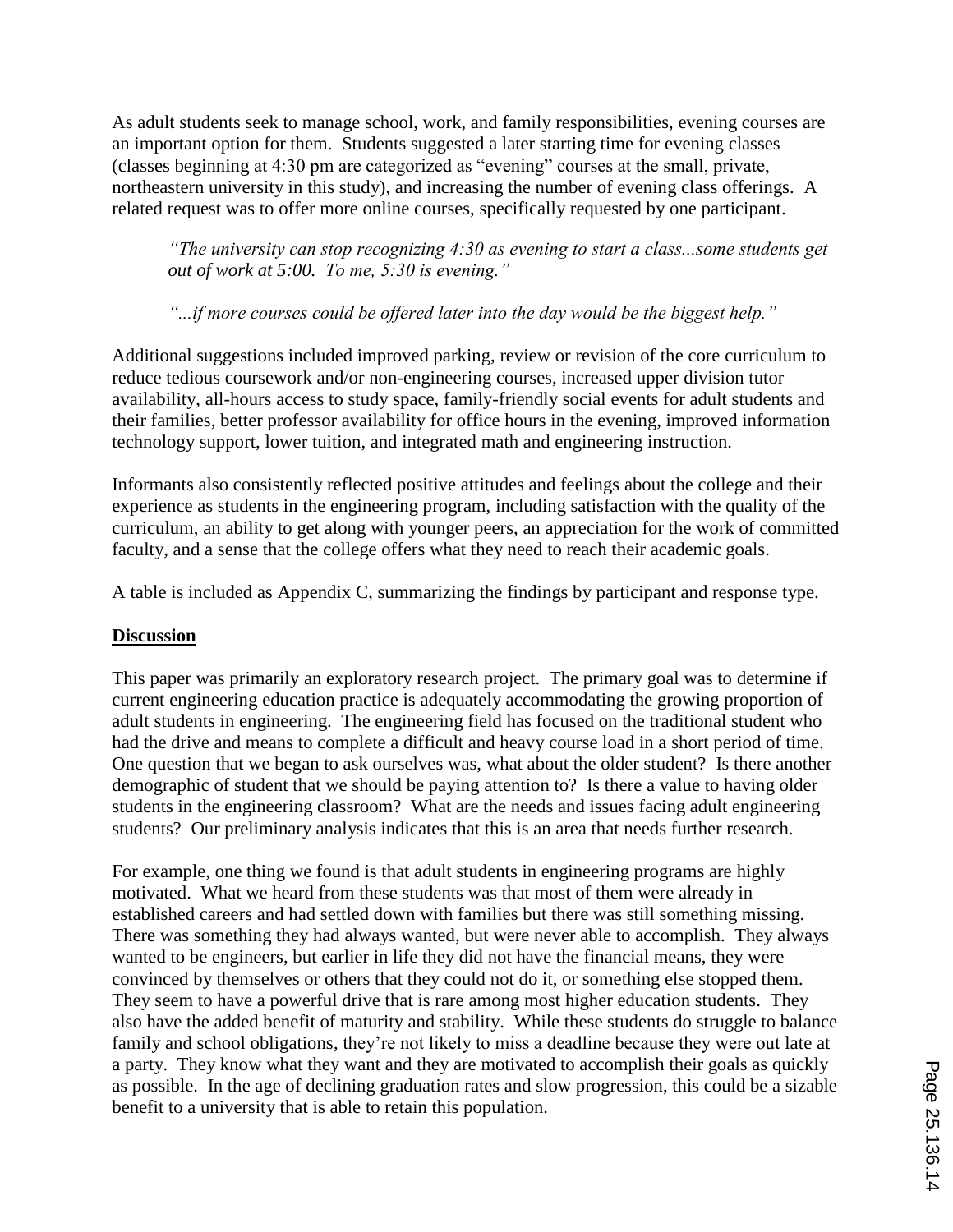As engineering educators, the authors find some resonance between classroom observation and the reports of student interview participants. One of the authors, who taught evening engineering courses at the university where the study was conducted, sees a great deal of consistency between her experience and the adult students' report of time as a major challenge. Even bright and motivated adult students demonstrated evidence of this time pressure, by submitting incomplete homework assignments, or asking questions about homework problems very close to the submission deadline. Some requested other time-related accommodations, such as adjustment of the course starting time or permission to regularly come to class a few minutes late, due to work schedules.

Another author who has worked with entirely traditional-age students at a military academy, notes that students were also motivated, but had no work experience, and so instructors had the full burden of relating personal experiences and tying engineering theory to application. All ten of the student participants in this exploratory research project have engineering or technical work experience, and could potentially provide that valuable perspective for the benefit of an entire engineering class.

What we still need to ask though is what can we do to support these students and encourage them to apply and stay in our programs? This question was partially answered in this study with the obvious limitations being the size of the population and the university-specific information.

#### **Theoretical implications**

Experiential learning was a common concept that came up with our adult learners in this study. Many of them mentioned both prior military experience and prior work experience in similar technical fields that allowed them to contribute to the field. Many even mentioned that this outside work experience was beneficial to some of the younger faculty who may have more theoretical than practical experience. The rush of military students returning to higher education is likely to mean a substantial increase in experiential learning in the classroom.

We theorize that this might significantly change the demographics of the engineering classroom in forthcoming years. The number of traditional students on college campuses is declining for a number of financial and political reasons. Another trend is a rapid increase in military veterans returning to school, due to the withdrawal of U. S. troops from the Middle East combined with a dramatically improved post-9/11 GI Bill. The new GI Bill introduced in the last few years makes college a viable option for a number of these military students. This influx changes the college classroom demographic in more than one way, however. These students are not all as academically prepared as the traditional student they are replacing (St. Omer). They do bring experience and maturity to the classroom but it remains to be seen if our pedagogy will have to change to meet their needs.

The findings of our study support the concept of self-directed learning among adult students, as demonstrated by their seeking academic assistance from multiple sources. Instead of waiting to get what they need to learn from a lecture only, these students take responsibility for their own learning by seeking answers and support from other resources. Some of the students even describe completely extra learning tasks, including taking additional classes and taking on extra projects (building robots, doing faculty-mentored research). We can also draw connections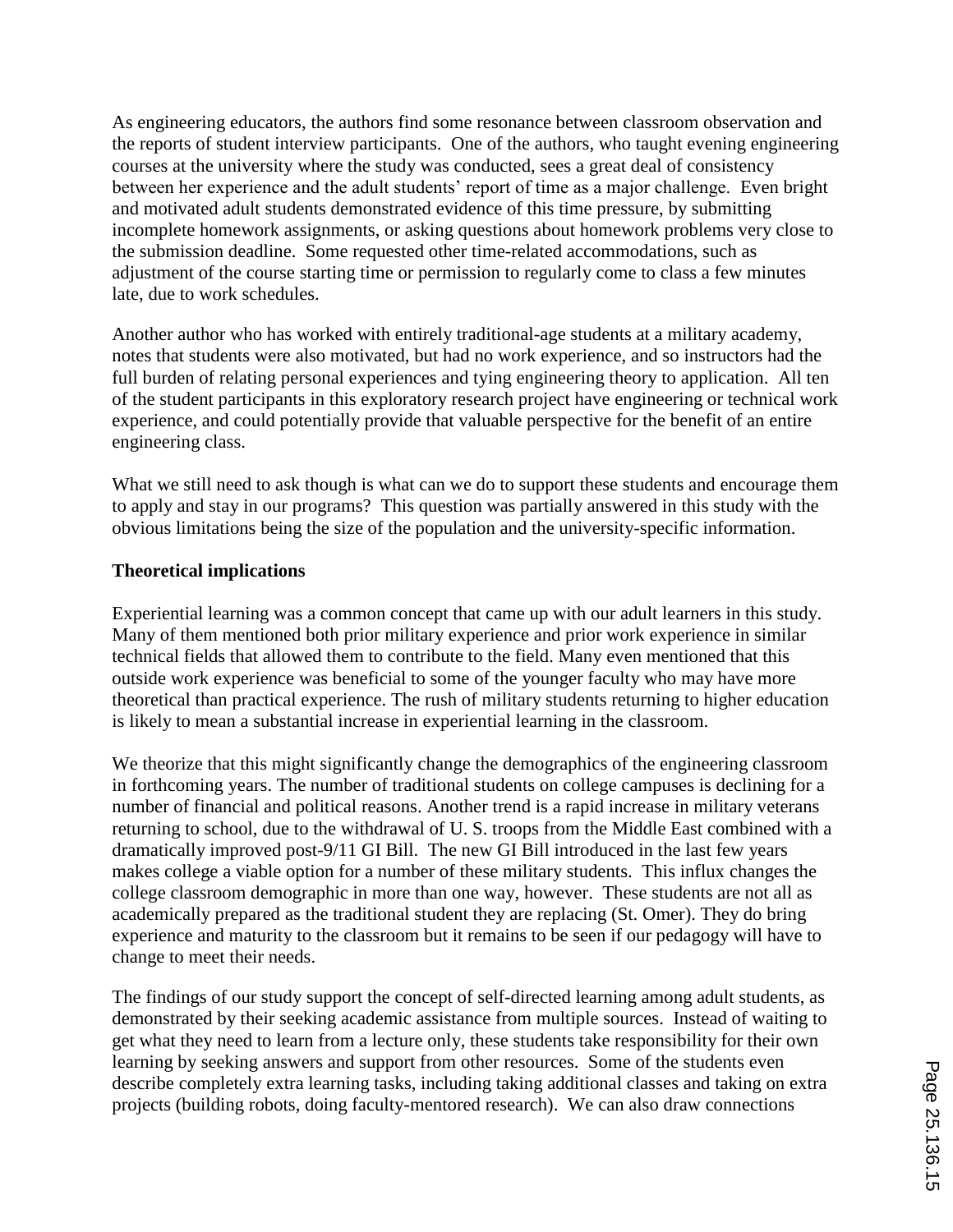between our findings and expectancy value theory. We theorize that adult engineering students are persistent and successful in their degree work partly because they have experience that causes them to believe that they will enjoy and be good at engineering work. Their experience in engineering and technical jobs, combined with their life-long interest in science, math, and technology, gives them a strong base of a high value and a high expectation of success.

## **Practical implications**

In their study of adult student stress and behaviors, Kohler Giancola et al. call for examination of sources of academic stress for adult students. Our findings indicate that academic advising, especially related to the evaluation of transfer credit, is a significant source of stress for adult students. We recommend a dedicated academic advisor for adult students, who will act in concert with other university support staff to meet adult student needs including: assessment of the need for any additional foundational coursework (computer skills, mathematics refresher courses, etc), timely evaluation of transfer credit, recommendations for summer course offerings that will be accepted as transfer credit.

Unsurprisingly, course scheduling is a common barrier for adult students. We recommend that opportunities for evening classes (beginning 5:30 pm or later), online and hybrid classes, and summer classes be expanded to better support and retain adults as part of a diverse student body.

Our findings also show that adult students perceive themselves as leaders among their peers. They recognize and apply the professional skills they have developed in years of work. In our subset of ten adult engineering students, 100% of these students have technical work experience, which educators should seek to draw upon in the classroom. This finding is in agreement with the work of Raymond J. Wlodkowski, who recommends the use of group work as a motivational strategy for engaging adult learners.<sup>15</sup> Engineering faculty can make an effort to engage adult students as leaders in their classroom for the benefit of all students in the classroom, as peer tutors or quality managers, or by inviting students to lead discussions on applications of engineering concepts. We recommend that these roles do not require significant amounts of extra preparation time outside the classroom for adult students.

Another observation that we gained from this study is that adult students are less connected to their campuses than traditional students. Most of them have jobs during the day and families to go home to at night. They are therefore not spending as much time on and deeply invested in their campuses. They are not here for the 'college experience' they are simply here to graduate and get a better job. Campuses that want to actively recruit adult students will have to decide what implications this has for their campuses and whether or not it is worth making changes to how activities are structured and timed.

# **Future Work**

Future work in this project aims to continue and expand the project, as well as to use multiple data sources to probe specific hypotheses. We plan to revise the interview question protocol to address any issues of potentially leading questions or questions that are unclear (for example, most students were not familiar with the idea of inter-role conflict, and this question will be revised). We intend to expand to include interview participants from other colleges and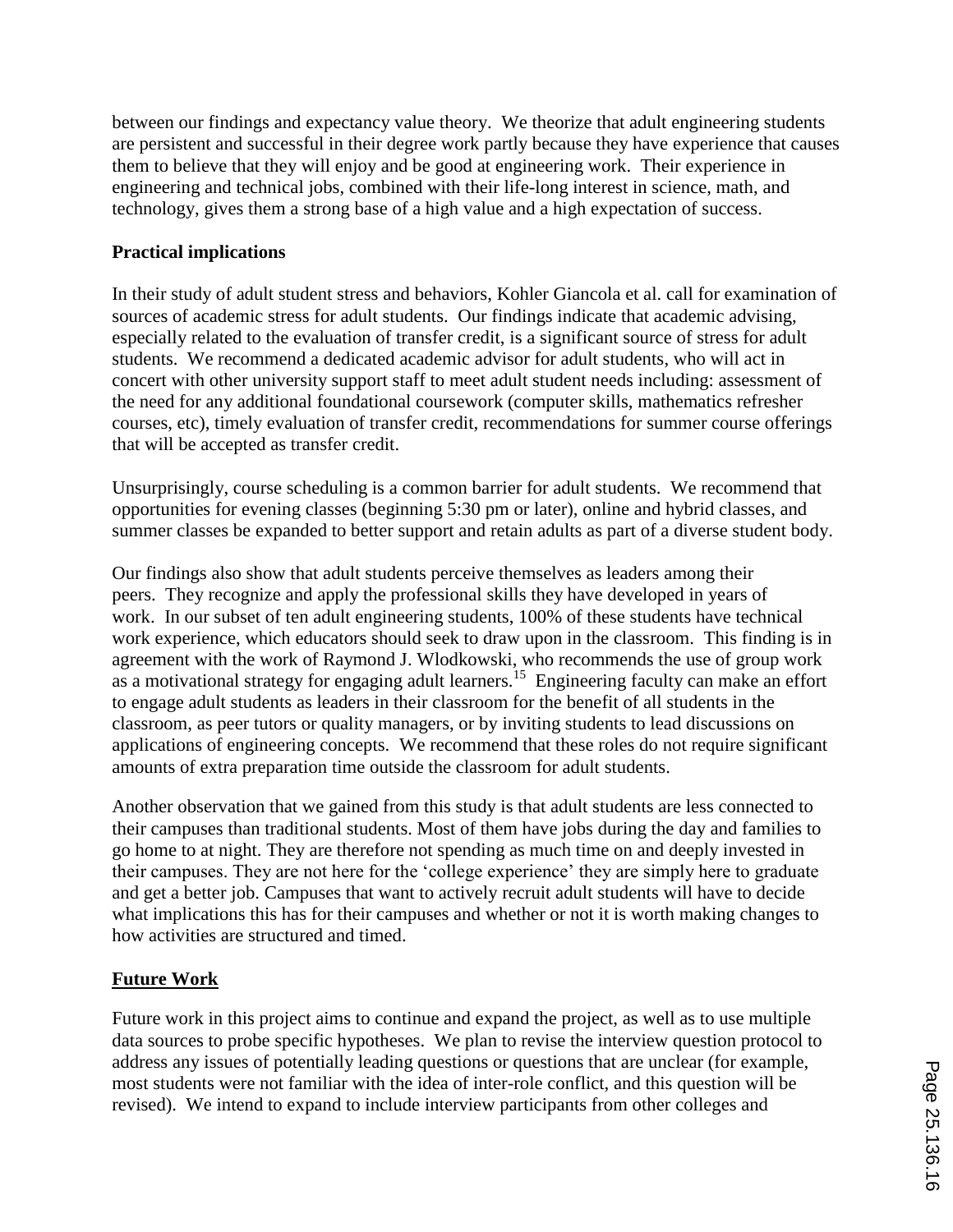universities, to collect data from a diverse cross-section of institutions. We have begun survey work to compare particular items for traditional-age to adult students, to determine to what degree the themes we discovered are unique to older students. We expect that some themes such as the strong intrinsic motivation to learn, family- and work-related time pressures, and opportunities to translate work experience into classroom success will demonstrate differences between adult and traditional aged students, while other factors such as potential for financial reward and an experience of time pressure may be common to engineering students of all ages. There is also potential to examine adults engaged in graduate engineering programs. We will use this information to build upon our recommendations for institutions wishing to better serve this population of adult engineering students.

#### **References Cited**

1 Aud, S., Hussar, W., Planty, M., Snyder, T., Bianco, K., Fox, M., Frohlich, L., Kemp, J., & Drake, L. (2010). *The condition of education 2010* (NCES 2010-028). Washington, DC: National Center for Education Statistics, Institute of Education Sciences, U.S. Department of Education.

2 Bacon, Perry. "Obama calls for more engineering grads as a way to spur the economy." *The Washington Post* (Online Blog: Politics and policy in Obama's Washington), 13 June 2011.

Jones, D., Mortimer, K., & Sathre, C. O. (2007, November). Increasing productivity: Is higher education [as we know it] up to the task? Paper presented to the Association for the Study of Higher Education, Louisville, KY. http://www.nationalcommissiononadultliteracy.org/content/nchemspresentation.pdf

4 Carnevale, A.P., Smith, N., Strohl, J. (2010). *Help Wanted: Projections of Jobs and Education Requirements through 2018*, Georgetown University Center on Education and the Workforce.

5 US Department of Education, National Center for Education Statistics, 2007 Integrated Postsecondary Education System (IPEDS). (2008). http://nces.ed.gov/programs/digest/d09/tables/dt09\_193.asp

6 Seymour, E. & Hewitt, N. H. (1997). *Talking about leaving: Why undergraduates leave the sciences.* Boulder, CO: Westview Press

7 Matusovich, H. M., Streveler, R. A., & Miller, R. L. (2010). Why do students choose engineering? A qualitative, longitudinal investigation of students' motivational values. *Journal of Engineering Education, 99 (4).*

8 Eccles, J.S. (2005). Subjective task value and the Eccles et al. model of achievement-related choices. In A.J. Elliot & C.S. Dweck (Eds.) *Handbook of Competence and Motivation*, (pp.105-121). New York: Guilford Press.

9 Kohler Giancola, J., Grawitch, M. J., & Borchert, D. (2009). Dealing with the stress of college: A model for adult students. *Adult Education Quarterly, 59, 246-263.* http://aeq.sagepub.com/content/59/3/246

10 Johnson, L.G., Schwartz, R. A., & Bower, B. L. (2000). Managing stress among adult women students in community colleges. *Community College Journal of Research and Practice, 24, 289-300*.

11 Hollis, M.J. (2009). Unpublished data from Graduate Student Stress Survey, Texas State University, San Marcos, TX.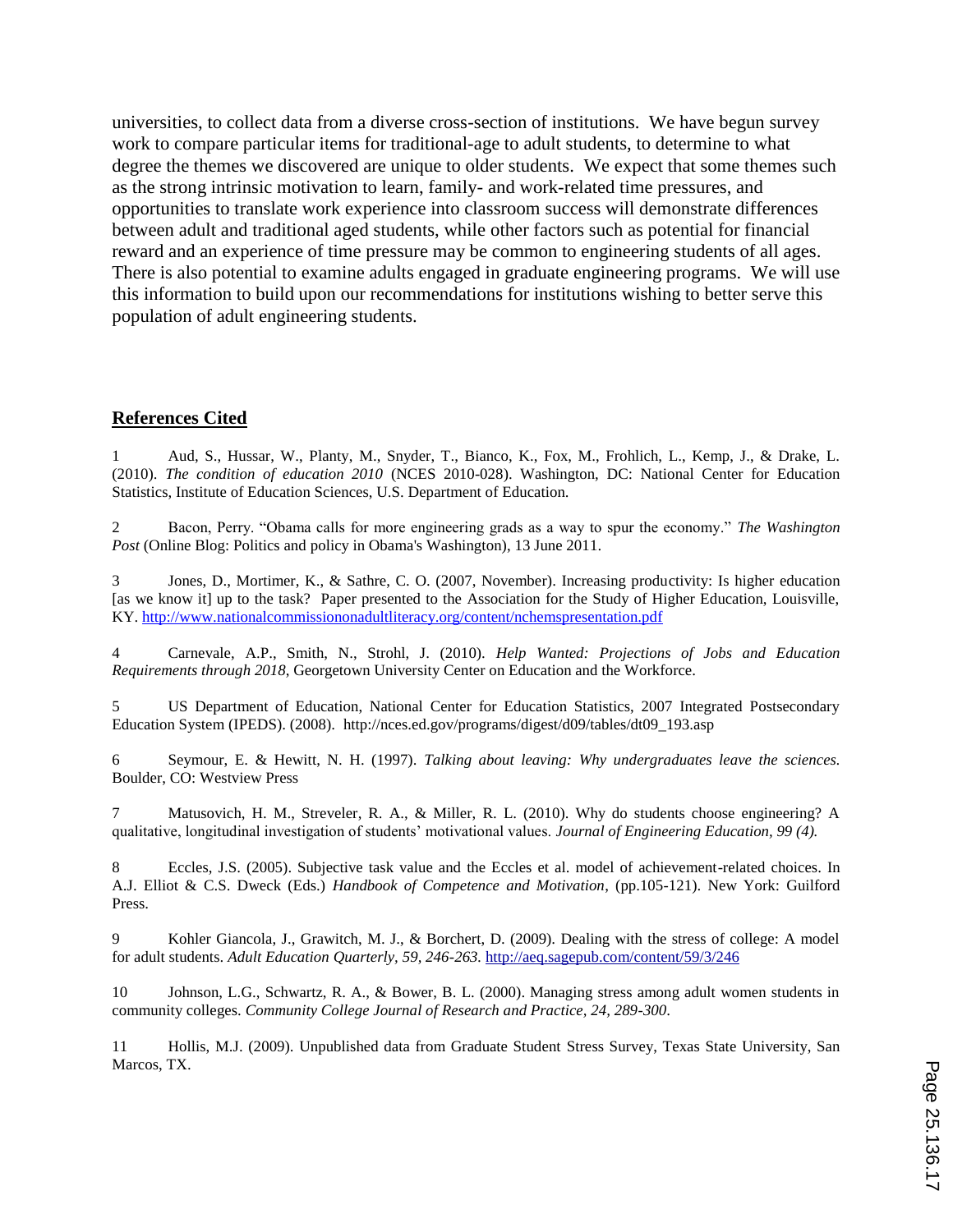12 Merriam, S.B., Caffarella, R.S., & Baumgartner, L.M. (2007). *Learning in adulthood: A comprehensive guide; 3rd Ed.* San Francisco: John Wiley & Sons, Inc.

13 St. Omer, I. (2011). Engineering Veteran Pathways. Paper presented to the American Society for Engineering Education, Vancouver, BC, Canada.

14 Jaeger, B., Balint, C., Wishon, C., & Fritze, C. (2010). ATLAS- Academic Teaching and Learning Assistants Study: The Use of Peers as 'Quality Managers' in Engineering Class Instruction. Paper presented to the American Society for Engineering Education, Vancouver, BC, Canada.

15 Wlodkowski, Raymond J. (2008). *Enhancing Adult Motivation to Learn: A Comprehensive Guide for Teaching All Adults; 3 rd Ed.* San Francisco: John Wiley & Sons, Inc.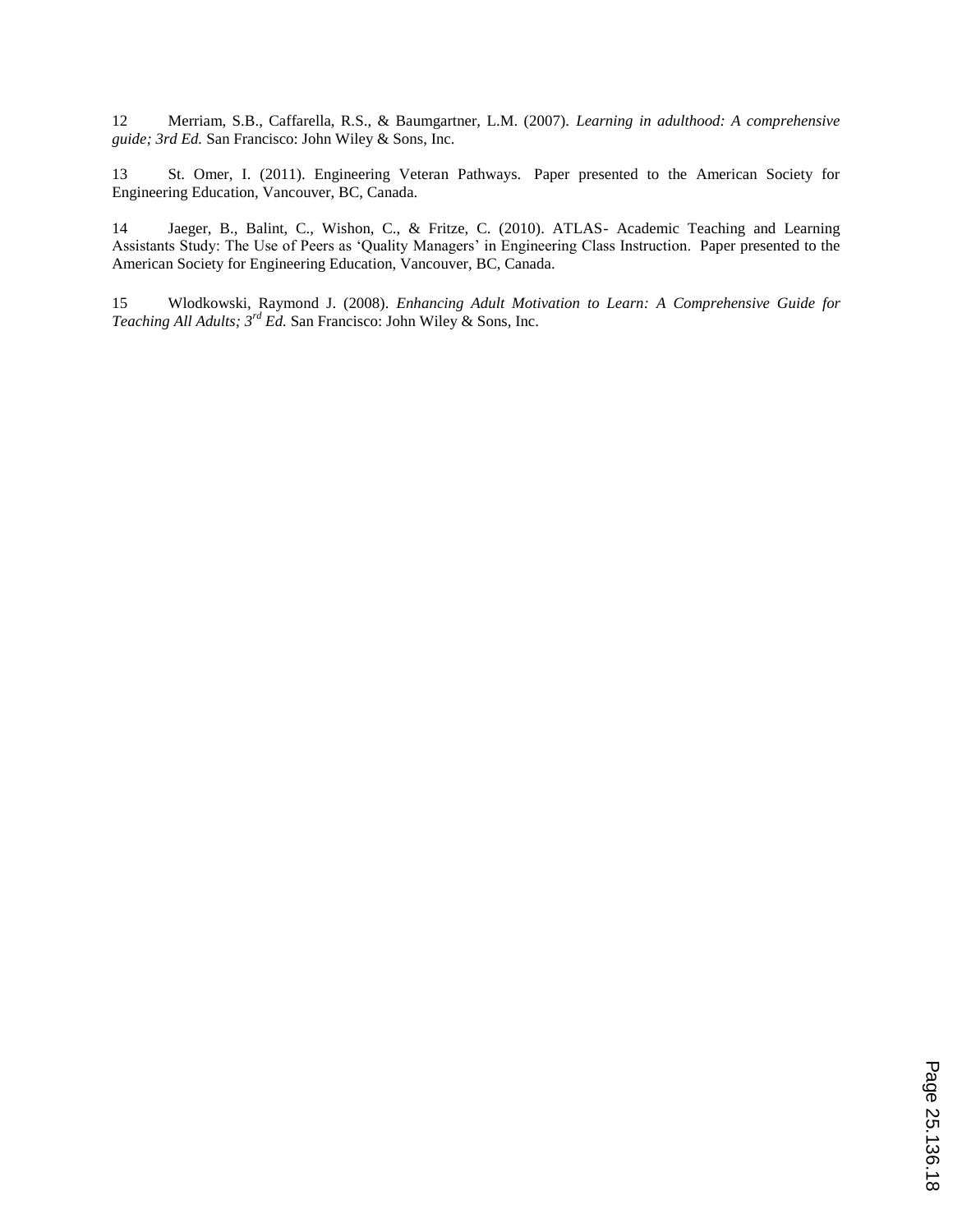## **Appendix A: Demographics Questionnaire**

Instructions: For each question, please circle the response that is most applicable to you.

- 1. Gender
- a. Male
- b. Female
- c. Transgender or other

## 2. Ethnicity/Race (circle one or more)

- a. Black or of African Descent
- b. American Indian, First Nations Member, or Alaskan Native
- c. Asian
- d. Hawaiian or Pacific Islander
- e. Caucasian/White
- f. Hispanic or Latino
- g. Multi-racial
- h. Other race not listed here
- i. Prefer not to respond

## 3. Current Class Load

- a. Full-time
- b. Part-time

#### 4. Class Level

- a. Freshman
- b. Sophomore
- c. Junior
- d. Senior
- e. Graduate
- f. Non-degree student

## 5. Employment

- a. Full-time
- b. Part-time
- c. Unemployed
- d. Other

#### 6. Marital Status

- a. Single
- b. Co-habitation or domestic partnership
- c. Married
- d. Separated
- e. Divorced
- f. Widowed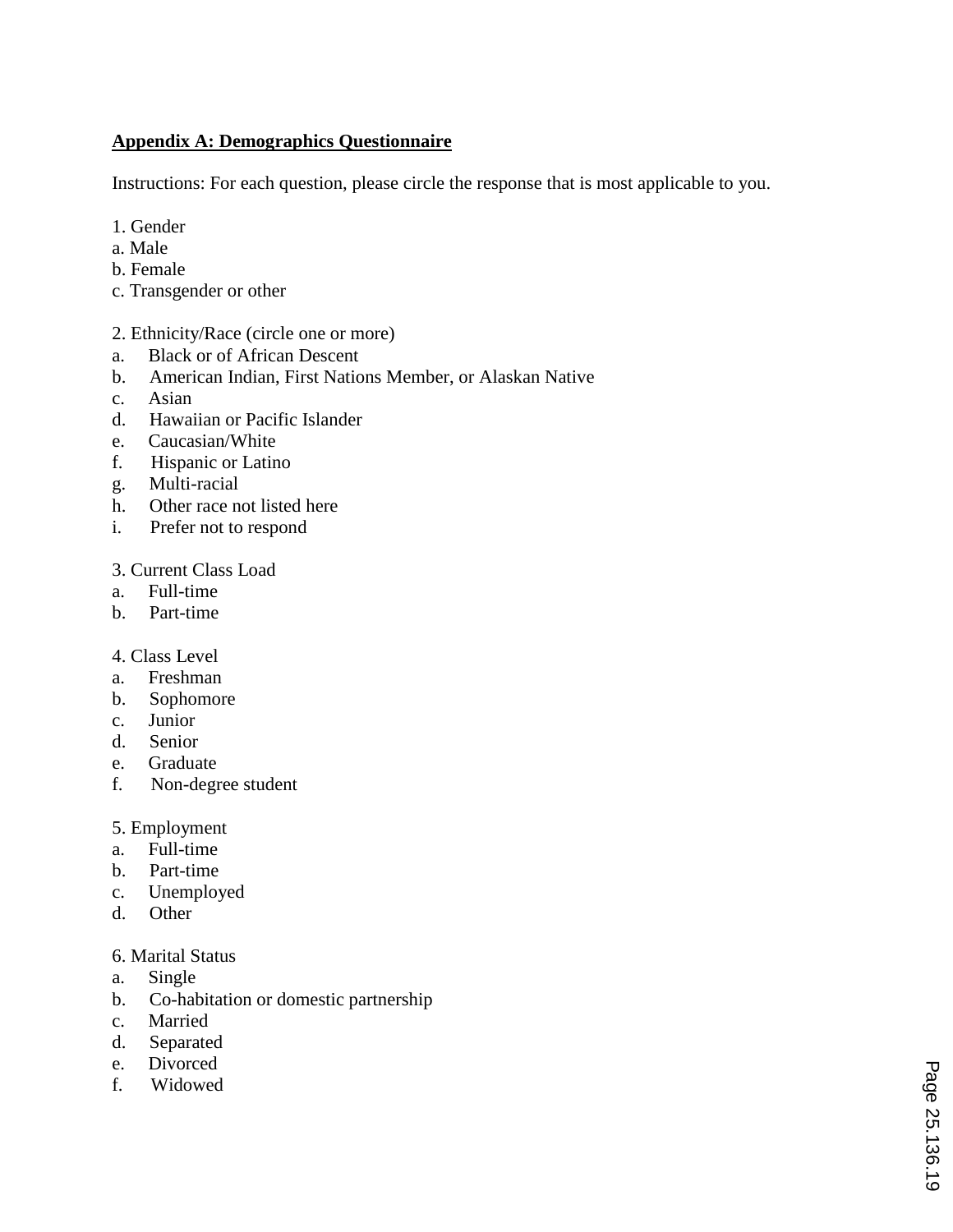7. How long have you been employed in your current job?

- a. Less than one year
- b.  $1$  to 5 years
- c. 6 to 10 years
- d. 11 to 15 years
- e. more than 15 years

# 8. What is your level in the organization?

- a. Employee
- b. Supervisor
- c. Manager
- d. Executive
- e. Other

9. Many adult students enrolled in a degree program are the first member of their families to pursue a college degree. Please choose the option below that best describes you.

- a. My mother and father have never attended college.
- b. At least one of my parents attended college, but never graduated.
- c. One of my parents is a college graduate.
- d. Both of my parents are college graduates.
- e. None of the above describes me.

10. If you have children, how many do you have? \_\_\_\_\_\_\_\_\_\_\_\_\_\_\_\_\_\_\_\_\_\_\_\_\_\_\_\_\_\_\_\_\_

11. What is your current yearly income?\_\_\_\_\_\_\_\_\_\_\_\_\_

12. What is your current GPA (estimate if uncertain)? \_\_\_\_\_\_\_\_\_\_\_\_\_\_\_\_\_\_\_\_\_\_\_\_\_\_

13. What is your age? \_\_\_\_\_\_\_\_\_\_\_\_\_\_

Again, thank you for your participation!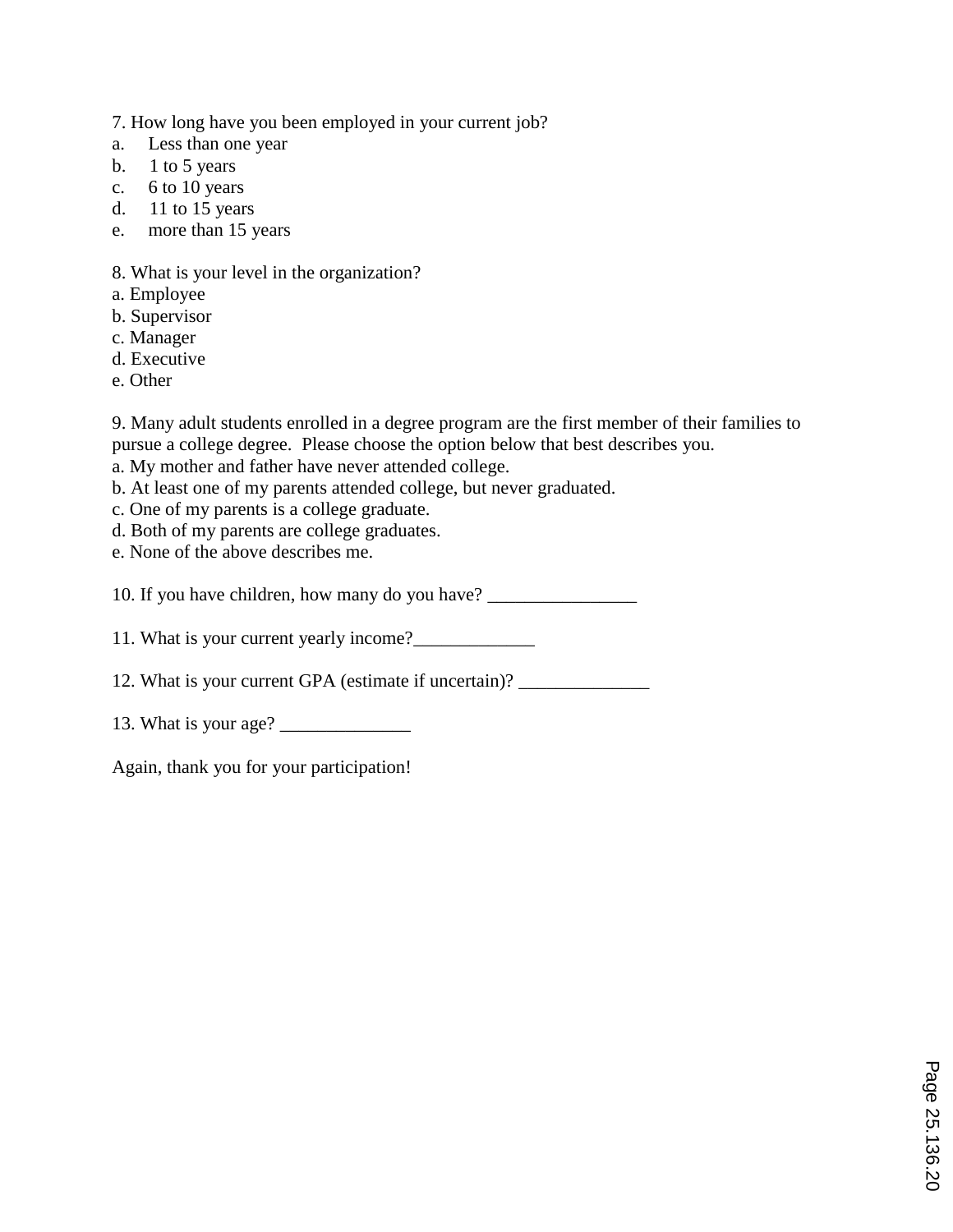## **Appendix B: Interview Questions**

- What are the major reasons for your decision to pursue a Bachelors degree in engineering? Why? How important are these factors relative to one another?
- What have been the major challenges to completing your degree work?
- Have there been moments of doubt along the way in which you considered discontinuing your degree? If so, what made you feel that way? What influenced your decision to persist?
- What are the most effective strategies you have experienced for taking advantage of your work and life experience in the engineering classroom? What are the tasks where you have shined? Design? Projects? Problem sets?
- Are there any occasions in which you feel especially connected or disconnected to your engineering student peers, professors, or the University?
- Do you experience "inter-role conflict" in which you experience pressure related to one of your roles (i.e. student, worker, parent, etc) negatively impacts your performance in another role?
- In what ways can the University improve its services to help you achieve your goals?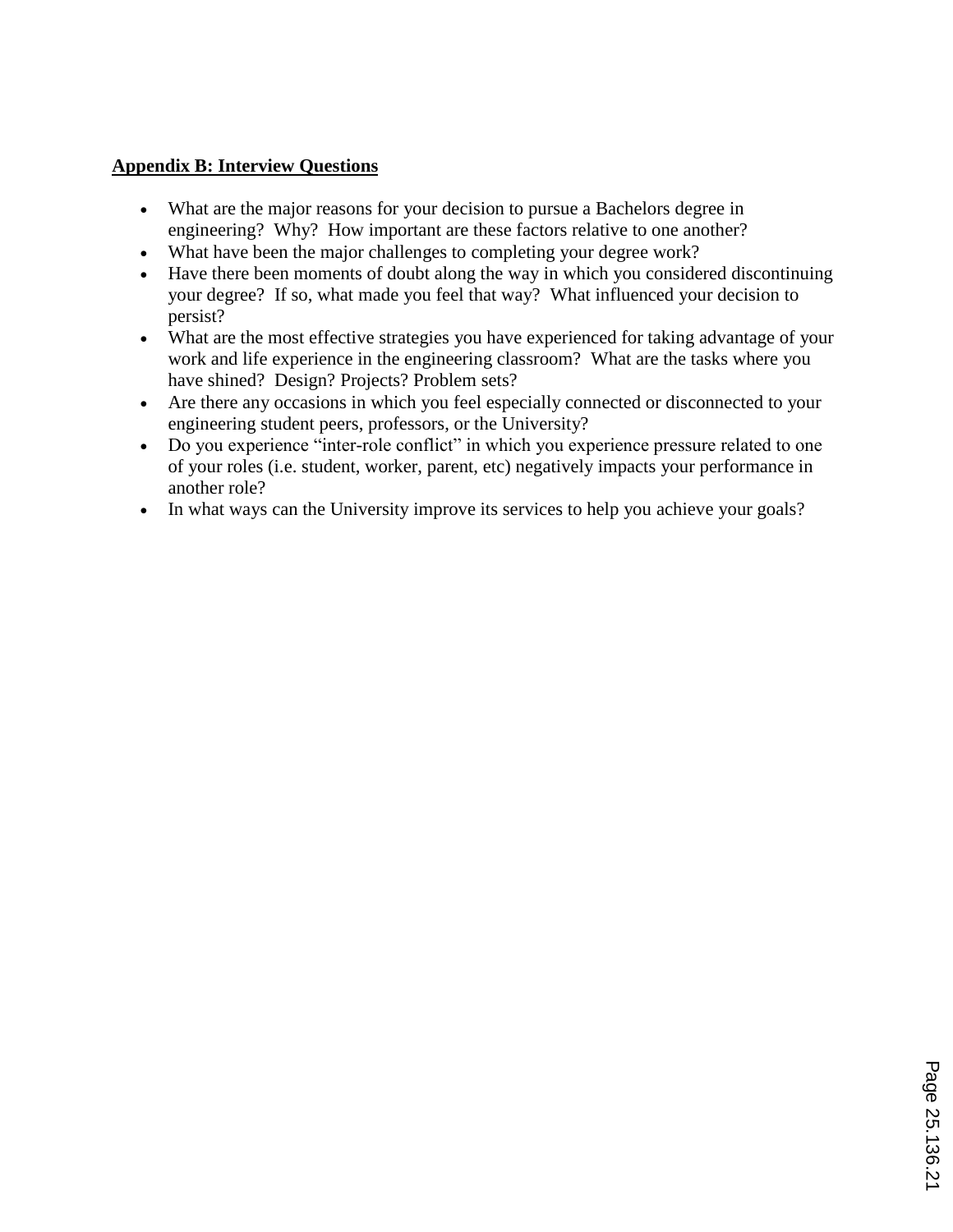| OT <sub>d</sub> | 59                    | P8                    | $\overline{z}$ | 꾋              |          | Ρ4       | P3             | 러              | P4             |                                                                                   |                                      |                                          |  |  |
|-----------------|-----------------------|-----------------------|----------------|----------------|----------|----------|----------------|----------------|----------------|-----------------------------------------------------------------------------------|--------------------------------------|------------------------------------------|--|--|
|                 |                       | ×                     | ×              | ×              | $\times$ | ×        | $\times$       | ×              | $\times$       | Long-standing interest in science, technology, engineering, or<br>mathematics     |                                      |                                          |  |  |
| ×               | $\times$              |                       | ×              |                | ×        | ×        | ×              | ×              |                | <b>Innate love of Learning</b>                                                    | Desire to learn and be<br>challenged |                                          |  |  |
|                 | $\times$              |                       |                | ×              | $\times$ |          |                | ×              |                | Personal Challenge of Learning to be an Egineer                                   |                                      |                                          |  |  |
|                 |                       |                       |                |                |          |          | $\times$       | $\times$       |                | desire to learn engineering material as<br>distinguished from pursuit of a degree |                                      | <b>Motivators</b>                        |  |  |
| ×               | $\boldsymbol{\times}$ | $\times$              | $\times$       | ×              | $\times$ | ×        | $\times$       | ×              | $\times$       | Experience working in the engineering field                                       |                                      |                                          |  |  |
| $\pmb{\times}$  | $\pmb{\times}$        | $\pmb{\times}$        | $\pmb{\times}$ | $\!\times\!$   |          | ×        | $\!\times\!$   | $\pmb{\times}$ | $\pmb{\times}$ | <b>Career Opportunities</b>                                                       |                                      |                                          |  |  |
| ×               | $\boldsymbol{\times}$ | ×                     |                | ×              |          | ×        |                |                | $\times$       | <b>Financial Reward</b>                                                           |                                      |                                          |  |  |
|                 | $\times$              | ×                     |                |                |          | ×        |                | ×              |                | <b>Fiancial Reward - Supporting a Family</b>                                      |                                      |                                          |  |  |
| ×               | $\pmb{\times}$        | $\pmb{\times}$        | $\times$       | $\times$       |          | ×        | $\!\times\!$   | $\times$       | $\!\times\!$   | Time as a major barrier to the completion of their<br>degree work                 | <b>Time Challenges</b>               |                                          |  |  |
|                 | $\times$              | $\times$              |                | $\times$       |          | ×        |                |                |                | Difficulty scheduling courses around other<br>commitments                         |                                      |                                          |  |  |
|                 |                       |                       |                | ×              |          |          |                |                | ×              | Commute                                                                           |                                      | Challenges                               |  |  |
| $\times$        |                       | ×                     |                | ×              |          | ×        | $\times$       |                | $\times$       | Lack of personal time                                                             |                                      |                                          |  |  |
| $\times$        | $\pmb{\times}$        |                       |                | ×              |          | ×        | $\pmb{\times}$ | $\times$       | $\pmb{\times}$ | <b>Inter-role Conflict</b>                                                        |                                      |                                          |  |  |
|                 |                       |                       | ×              |                |          | ×        | $\pmb{\times}$ | $\pmb{\times}$ | $\pmb{\times}$ | <b>Readiness</b>                                                                  |                                      |                                          |  |  |
| ×               | $\pmb{\times}$        | $\pmb{\times}$        | $\pmb{\times}$ | $\pmb{\times}$ | $\times$ |          |                | ×              |                | Seeking help from multiple sources                                                |                                      |                                          |  |  |
|                 | $\times$              |                       |                |                |          |          | ×              | ×              |                | Reach out to friends and family for support                                       |                                      |                                          |  |  |
| ×               | ×                     | $\boldsymbol{\times}$ | $\pmb{\times}$ | $\times$       | ×        | $\times$ |                | $\times$       |                | Persistence and hard work                                                         |                                      | Strategies for Success                   |  |  |
| ×               | $\times$              |                       |                | ×              |          |          |                | ×              |                | Reducing or adjusting sleep hours                                                 |                                      |                                          |  |  |
|                 |                       | ×                     |                | ×              |          |          | ×              |                | ×              | Financial planning and resource utilization                                       |                                      |                                          |  |  |
| ×               | $\times$              |                       | $\times$       | ×              |          | ×        |                | ×              |                | Application of engineering theory                                                 |                                      |                                          |  |  |
| ×               |                       |                       | ×              |                | ×        |          | ×              |                | $\times$       | <b>Leadership Skills</b>                                                          |                                      | Application of Work and<br>Life to Study |  |  |
|                 |                       | ×                     |                |                |          | ×        | $\times$       | $\times$       |                | <b>Professional Skills</b>                                                        |                                      |                                          |  |  |
|                 |                       |                       |                | ×              |          |          | $\times$       |                | ×              | <b>Improved transfer credit practice</b>                                          |                                      | Specific Feedback<br>University-         |  |  |
| ×               | $\boldsymbol{\times}$ | $\pmb{\times}$        |                |                | ×        |          |                |                |                | <b>Improved offering of evening courses</b>                                       |                                      |                                          |  |  |

# **Appendix C: Common Responses by Participant**